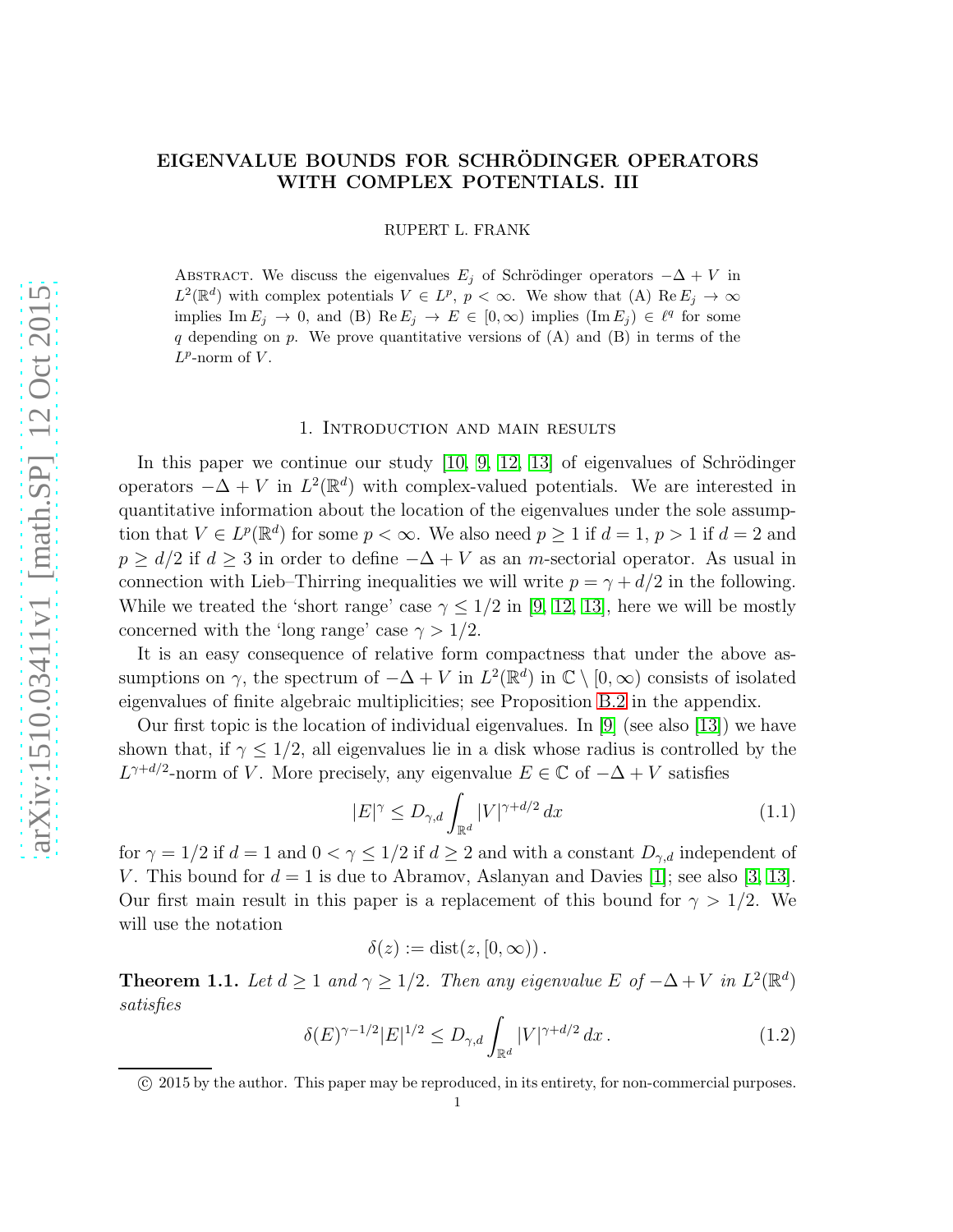Remarks. (1) Using  $|E| \geq |\text{Re } E|$  and the fact that  $\delta(E) = |\text{Im } E|$  if  $\text{Re } E \geq 0$ , we obtain

<span id="page-1-0"></span>
$$
|\operatorname{Im} E| \le D_{\gamma,d}^{\frac{1}{\gamma - 1/2}} (\operatorname{Re} E)^{-\frac{1/2}{\gamma - 1/2}} \left( \int_{\mathbb{R}^d} |V|^{\gamma + d/2} dx \right)^{\frac{1}{\gamma - 1/2}} \tag{1.3}
$$

for eigenvalues E with  $\text{Re } E \geq 0$ . This bound has the following *important consequence* (which we have not found in the literature): If  $(E_i)$  is a sequence of eigenvalues of  $-\Delta + V$  in  $L^2(\mathbb{R}^d)$  with  $\text{Re } E_j \to \infty$ , then  $\text{Im } E_j \to 0$  (provided  $V \in L^{\gamma+d/2}(\mathbb{R}^d)$  with  $\gamma > 1/2$ ).

(2) Theorem [1.1](#page-0-0) improves upon a recent result by Enblom [\[8\]](#page-21-6) who showed that  $\delta(E)^{\gamma} \leq$  $D'_{\gamma,d} \int |V|^{\gamma+d/2} dx$  (which, in turn, improves upon earlier results in [\[10,](#page-21-0) [25\]](#page-22-0)). Note that Enblom's result does not imply the consequence stated in (1).

(3) Theorem [1.1](#page-0-0) is, in fact, a simple consequence of the method of proof of the bound [\(1.1\)](#page-0-1) with  $\gamma = 1/2$  and the trival bound  $\delta(E) \leq ||V||_{\infty}$  corresponding to  $\gamma = \infty$ . When  $d = 1$ , this argument yields  $(1.2)$  with the explicit constant

$$
D_{\gamma,1}=2^{-1}\,;
$$

see the remark following the proof of Theorem [2.1.](#page-3-0)

(4) For  $d = 1$  the bounds [\(1.2\)](#page-0-2) and [\(1.3\)](#page-1-0) are closely related to the bound

<span id="page-1-1"></span>
$$
|E|^{\frac{\gamma+1/2}{2}} (\text{Re}\sqrt{-E})^{\gamma-1/2} \le \frac{1}{2} \left(\frac{\gamma - 1/2}{\gamma + 1/2}\right)^{\gamma-1/2} \int_{\mathbb{R}} |V|^{\gamma+1/2} dx \tag{1.4}
$$

from [\[3,](#page-21-5) Cor. 2.17] (with the branch of the square root on  $\mathbb{C} \setminus (-\infty, 0]$  having positive real part). This bound coincides with [\(1.3\)](#page-1-0) for  $\text{Re } E \gg |\text{Im } E|$ , up to the value of the constant, because then Re  $\sqrt{-E} \sim |\text{Im } E|/(2\sqrt{\text{Re } E})$ . However, [\(1.4\)](#page-1-1) is proved using real interpolation while we obtain [\(1.2\)](#page-0-2) using complex interpolation.

Our second topic is the distribution of eigenvalues as quantified by analogues of the Lieb–Thirring bounds [\[28\]](#page-22-1). Quantitative information for  $\gamma \leq 1/2$  was obtained in [\[12\]](#page-21-2), where it was shown that the eigenvalues  $E_j \in \mathbb{C} \setminus [0, \infty)$  of  $-\Delta + V$ , repeated according to their algebraic multiplicities, satisfy

<span id="page-1-3"></span>
$$
\left(\sum_{j} \frac{\delta(E_j)}{|E_j|^{1/2}}\right)^{2\gamma} \le L_{\gamma,d,\varepsilon} \int_{\mathbb{R}^d} |V|^{\gamma+d/2} dx \quad \text{if } \gamma < \frac{d}{2(2d-1)} \text{ and } d \ge 2, \qquad (1.5)
$$

and

<span id="page-1-2"></span>
$$
\left(\sum_{j} \frac{\delta(E_j)}{|E_j|^{\frac{d(1/2-\gamma)}{d/2-\gamma}-\frac{\varepsilon}{2}}}\right)^{\frac{2\gamma(d-2\gamma)}{4(d-1)\gamma+\varepsilon(d-2\gamma)}} \le L_{\gamma,d,\varepsilon} \int_{\mathbb{R}^d} |V|^{\gamma+d/2} dx
$$
  
if  $\frac{d}{2(2d-1)} \le \gamma \le \frac{1}{2}$  and  $d \ge 1$ . (1.6)

(In [\(1.6\)](#page-1-2) for  $d = 1$  and  $\gamma = 1/2$ , we interpret the exponent  $d(1/2 - \gamma)/(d/2 - \gamma)$  as 0 and the exponent  $2\gamma(d-2\gamma)/(4(d-1)\gamma + \varepsilon(d-2\gamma))$  as  $2\gamma/(2+\varepsilon)$ .) Our second main result is a replacement of these bounds for  $\gamma > 1/2$ .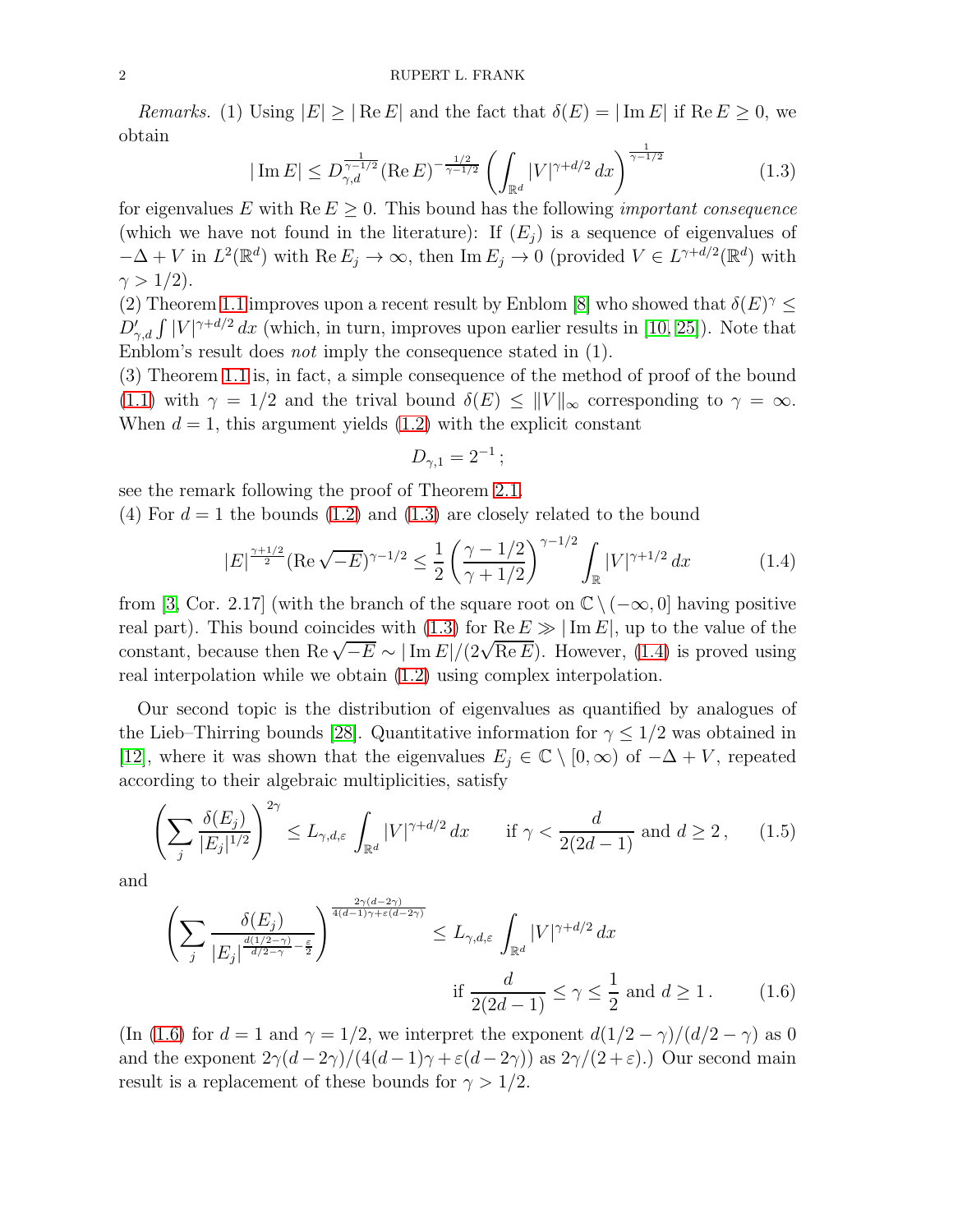<span id="page-2-1"></span>**Theorem 1.2.** Let  $d \geq 1$  and  $\gamma > 1/2$ . Then the eigenvalues  $E_i \in \mathbb{C} \setminus [0, \infty)$  of  $-\Delta + V$  in  $L^2(\mathbb{R}^d)$ , repeated according to their algebraic multiplicity, satisfy for any  $\varepsilon > 0$ ,

$$
\left(\sum_{|E_j|\gamma \le C_{\gamma,d} \int |V|^{\gamma+d/2} dx} \delta(E_j)^{2\gamma+\varepsilon} \right)^{\frac{\gamma}{2\gamma+\varepsilon}} \le L_{\gamma,d,\varepsilon} \int_{\mathbb{R}^d} |V|^{\gamma+d/2} dx \tag{1.7}
$$

and for any  $\varepsilon > 0$ ,  $0 < \varepsilon' < \gamma/(\gamma + d/2)$  and  $\mu \ge 1$ ,

$$
\left(\sum_{|E_j|\gamma\geq\mu C_{\gamma,d}\int|V|^{\gamma+d/2}dx}\frac{\delta(E_j)^{2\gamma+\varepsilon}}{|E_j|^{2\gamma+\varepsilon-\frac{\gamma}{\gamma+d/2}+\varepsilon'}}\right)^{\frac{\gamma(\gamma+d/2)}{\gamma-\varepsilon'(\gamma+d/2)}}\leq L_{\gamma,d,\varepsilon,\varepsilon'}\mu^{-\frac{\varepsilon'(\gamma+d/2)}{\gamma-\varepsilon'(\gamma+d/2)}}\int_{\mathbb{R}^d}|V|^{\gamma+d/2}dx\,.
$$
\n(1.8)

Using a different technique we can improve the bound on the accumulation for  $\gamma \geq d/2$ .

<span id="page-2-0"></span>**Theorem 1.3.** Let  $\gamma \geq 1/2$  if  $d = 1$  and  $\gamma > 0$  if  $d \geq 2$ . Then the eigenvalues  $E_j \in \mathbb{C} \setminus [0, \infty)$  of  $-\Delta + V$  in  $L^2(\mathbb{R}^d)$ , repeated according to their algebraic multiplicity, satisfy

$$
\left(\sum_{|E_j|^\gamma \le C_{\gamma,d} \int |V|^{\gamma+d/2} dx} \delta(E_j)^{\gamma+d/2}\right)^{\frac{\gamma}{\gamma+d/2}} \le L_{\gamma,d} \int_{\mathbb{R}^d} |V|^{\gamma+d/2} dx \tag{1.9}
$$

and for any  $0 < \varepsilon' < \gamma$  and  $\mu \geq 1$ ,

$$
\left(\sum_{|E_j|\gamma\geq\mu C_{\gamma,d}\int|V|^{\gamma+d/2}dx}\frac{\delta(E_j)^{\gamma+d/2}}{|E_j|^{d/2+\varepsilon'}}\right)^{\frac{\gamma}{\gamma-\varepsilon'}}\leq L_{\gamma,d,\varepsilon,\varepsilon'}\mu^{-\frac{\varepsilon'}{\gamma-\varepsilon'}}\int_{\mathbb{R}^d}|V|^{\gamma+d/2}dx\,. \tag{1.10}
$$

Remarks. (1) These two theorems have the following consequence: if  $(E_i)$  is a sequence of eigenvalues of  $-\Delta + V$  in  $L^2(\mathbb{R}^d)$  with  $E_j \to E \in [0, \infty)$ , then  $(\text{Im } E_j) \in \ell^p$ for every  $p > 2\gamma$  if  $1/2 < \gamma < d/2$  and for  $p = \gamma + d/2$  if  $\gamma \geq d/2$ , provided  $V \in L^{\gamma+d/2}(\mathbb{R}^d).$ 

(2) We particularly highlight the bound of Theorem [1.3](#page-2-0) for  $d = 1$  and  $\gamma = 1/2$ . Combined with [\(1.1\)](#page-0-1) it implies that

$$
\left(\sum_{j} \delta(E_j)\right)^{1/2} \leq L'_{1/2,1} \int_{\mathbb{R}} |V| \, dx \, .
$$

(3) We stress that in Theorems [1.2](#page-2-1) and [1.3](#page-2-0) we distinguish between eigenvalues lying in a disk around the origin (whose radius is controlled in a scale-invariant way by a power of a norm of the potential) and eigenvalues lying outside this disk (which are constraint by [\(1.3\)](#page-1-0) in terms of the norm of the potential).

(4) The proof of Theorem [1.2](#page-2-1) is an extension of the proof of  $(1.5)$  and  $(1.6)$  in [\[12\]](#page-21-2). It is based on the analysis of zeroes of a regularized determinant. This method was pioneered in [\[4,](#page-21-7) [2\]](#page-21-8) and we use a remarkable theorem about zeroes of analytic functions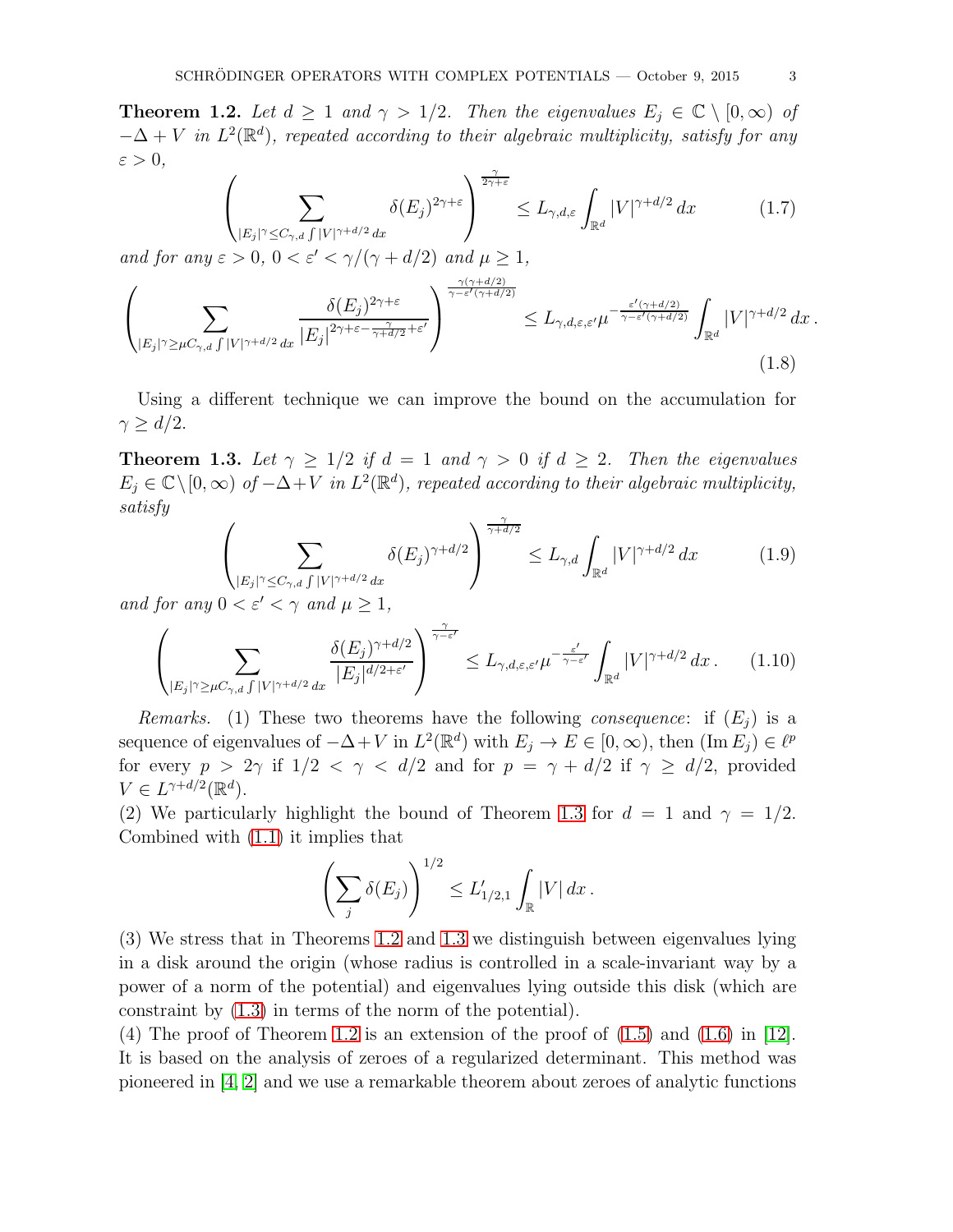due to Borichev, Golinskii and Kupin [\[2\]](#page-21-8). The technical new ingredients are resolvent bounds in trace ideals related to the limiting absorption principle.

(5) The proof of Theorem [1.3](#page-2-0) is based on a matrix inequality due to Hansmann [\[18\]](#page-21-9), which extends a classical result of Kato. Inequalities similar to those in Theorem [1.3](#page-2-0) were obtained in [\[18,](#page-21-9) [6\]](#page-21-10), but they depend on a lower bound on  $\text{Re } V$ . We remove this dependence. Hansmann (private communication) has shown that the qualitative fact mentioned in (1) with  $p = \gamma + d/2$  does not require ReV to be bounded from below, and our Theorem [1.3](#page-2-0) makes this quantitative.

(6) For the reader's convenience we summarize the results from [\[6\]](#page-21-10) in Appendix [A](#page-14-0) and compare them with our results. We will see that Theorems [1.2](#page-2-1) and [1.3](#page-2-0) are stronger in many situations.

In Appendices [B](#page-16-0) and [C](#page-19-0) we provide proofs of 'well-known' facts whose proofs we have not been able to find in the literature. They concern the spectrum of form compact perturbations of non-negative, self-adjoint operators and zeroes of regularized determinants.

**Notation.** The Schatten space with exponent  $1 \leq p < \infty$  is denoted by  $\mathfrak{S}^p$  and its norm by  $\|\cdot\|_p$ , that is, the  $\ell^p$ -norm of the sequence of singular values. For  $n \in \mathbb{N}$  we denote by det<sub>n</sub> the *n*-th regularized determinant; see, e.g., [\[32\]](#page-22-2). We write  $\sqrt{V(x)}$  =  $V(x)/\sqrt{|V(x)|}$  if  $V(x) \neq 0$  and  $\sqrt{V(x)} = 0$  if  $V(x) = 0$ .

Acknowledgements. Fundamental for several of the new theorems here are results from [\[12\]](#page-21-2), which were obtained jointly with J. Sabin to whom the author is most grateful. He would also like to thank M. Demuth and M. Hansmann for fruitful discussions. This paper has its origin at the conference 'Mathematical aspects of physics with non-self-adjoint operators' in June 2015 and the author is grateful to the organizers and the American Institute of Mathematics for the invitation. This paper was finished at the Mittag–Leffler Institute and the author is grateful to A. Laptev for the hospitality. Support through NSF grant DMS–1363432 is acknowledged.

## 2. Resolvent bounds and the proof of Theorem [1.1](#page-0-0)

The proof of [\(1.1\)](#page-0-1) in [\[9\]](#page-21-1) relies on bounds on the operator norm of  $W_1(-\Delta - z)^{-1}W_2$ for  $W_1, W_2 \in L^{2\gamma+d}$  for  $\gamma \leq 1/2$ . Similarly, the proof of Theorem [1.1](#page-0-0) will rely on such bounds for  $\gamma \geq 1/2$ . In fact, as shown in [\[12\]](#page-21-2), the operator norm bounds for  $\gamma \leq 1/2$  can be improved to bounds in trace ideals, and here we will also prove the corresponding bounds for  $\gamma \geq 1/2$  directly in trace ideals.

<span id="page-3-0"></span>**Proposition 2.1.** Let  $d \geq 1$  and  $\gamma \geq 1/2$ . Then there is a constant C such that for all  $W_1, W_2 \in L^{2(\gamma + d/2)}(\mathbb{R}^d)$  and all  $z \in \mathbb{C} \setminus [0, \infty)$ ,

<span id="page-3-1"></span>
$$
||W_1(-\Delta - z)^{-1}W_2||_{2(\gamma + d/2)} \le C\delta(z)^{-1 + \frac{(d+1)/2}{\gamma + d/2}}|z|^{-\frac{1}{2(\gamma + d/2)}}||W_1||_{2(\gamma + d/2)}||W_2||_{2(\gamma + d/2)}.
$$
\n(2.1)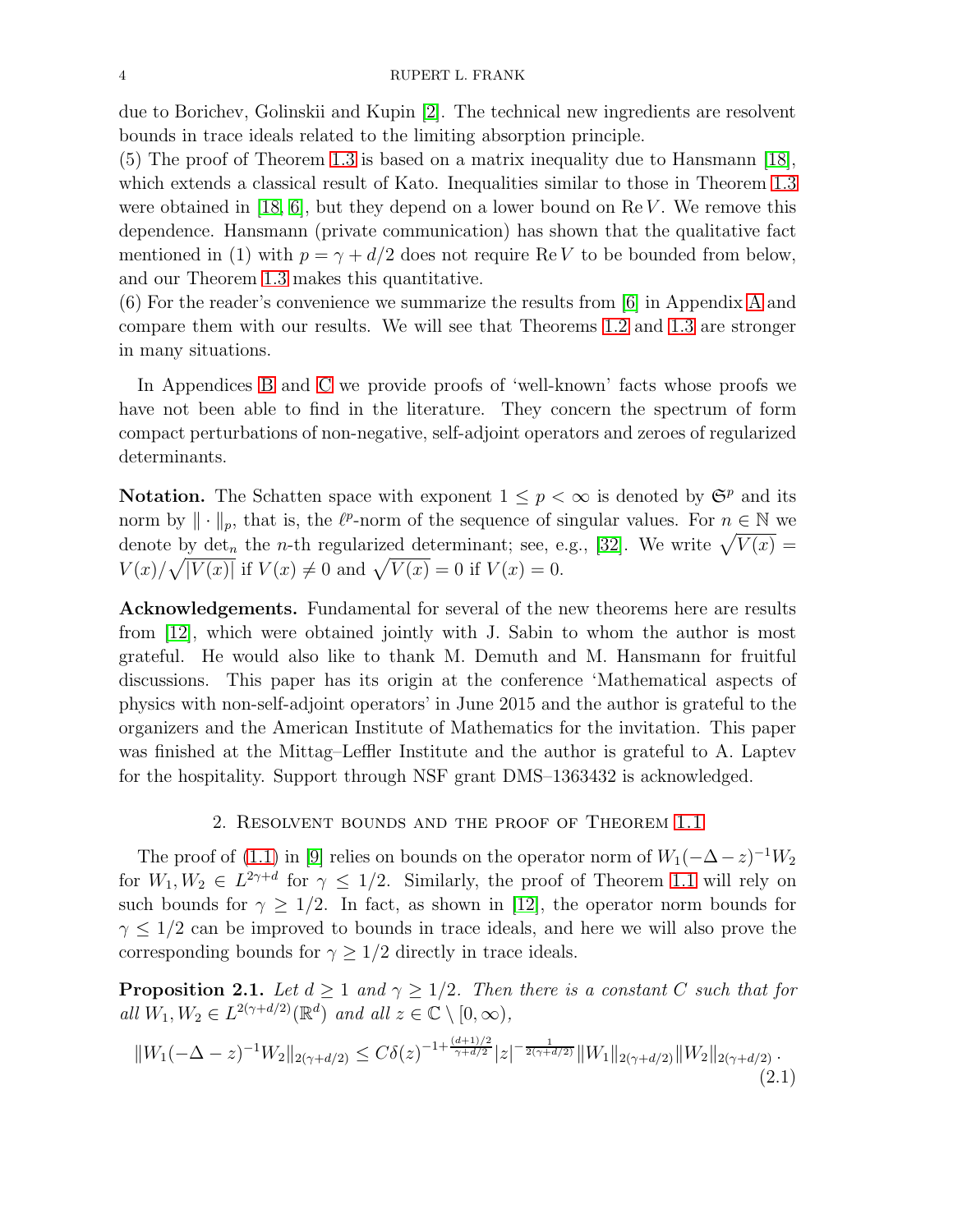*Proof.* The result follows by complex interpolation between the bound for  $\gamma = 1/2$ proved in [\[12\]](#page-21-2),

<span id="page-4-1"></span>
$$
||W_1(-\Delta - z)^{-1}W_2||_{d+1} \le C|z|^{-\frac{1}{d+1}}||W_1||_{d+1}||W_2||_{d+1},\tag{2.2}
$$

and the trivial bound for  $\gamma = \infty$ ,

<span id="page-4-0"></span>
$$
||W_1(-\Delta - z)^{-1}W_2||_{\infty} \le \delta(z)^{-1}||W_1||_{\infty}||W_2||_{\infty}.
$$
\n(2.3)

To carry out the details of the interpolation step we fix  $\gamma > 1/2$ , bounded functions W<sub>j</sub> of compact support, a finite rank operator K on  $L^2(\mathbb{R}^d)$  as well as  $z \in \mathbb{C} \setminus [0, \infty)$ . We write  $K = U|K|$  with a partial isomety U and  $W_j = J_j|W_j|$  with  $|J_j| \leq 1$ . For  $\zeta \in \mathbb{C}$  with  $0 \leq \text{Re}\,\zeta \leq 1$  we define

$$
f(\zeta) := \text{Tr} \, J_1 |W_1|^{\zeta/\theta} (-\Delta - z)^{-1} |W_2|^{\zeta \theta} J_2 U |K|^{(d+1-\zeta)/(d+1-\theta)}
$$

with  $\theta := (d+1)/(d+2\gamma)$ . Then f is a bounded continuous function in  $\{0 \le \text{Re}\,\zeta \le 1\}$ which is analytic in its interior. Moreover, if  $t \in \mathbb{R}$ , by  $(2.3)$ ,

$$
|f(it)| \le \delta(z)^{-1} \operatorname{Tr} |K|^{(d+1)/(d+1-\theta)} = \delta(z)^{-1} ||K||_{(d+1)/(d+1-\theta)}^{(d+1)/(d+1-\theta)}
$$

and, by [\(2.2\)](#page-4-1),

$$
|f(1+it)| \leq C|z|^{-\frac{1}{d+1}} \|\|W_1\|^{1/\theta} \|_{d+1} \|\|W_2\|^{1/\theta} \|_{d+1} \|\|K\|^{d/(d+1-\theta)} \|_{(d+1)/d}
$$
  
= 
$$
C|z|^{-\frac{1}{d+1}} \|W_1\|_{(d+1)/\theta}^{1/\theta} \|W_2\|_{(d+1)/\theta}^{1/\theta} \|K\|_{(d+1)/(d+1-\theta)}^{d/(d+1-\theta)}.
$$

Thus, by Hadamard's three line lemma,

<span id="page-4-2"></span>
$$
|f(\theta)| \le C^{\theta} |z|^{-\frac{\theta}{d+1}} \delta(z)^{-1+\theta} ||K||_{(d+1)/(d+1-\theta)} ||W_1||_{(d+1)/\theta} ||W_2||_{(d+1)/\theta}.
$$
 (2.4)

By duality and by recalling the definition of  $\theta$ , this yields the bound in the proposition. Finally, by a density argument the bound is extended to all  $W_j \in L^{2(\gamma+d/2)}(\mathbb{R}^d)$  $\Box$ 

*Remark.* If  $d = 1$  we can use the explicit form of the integral kernel of  $(-\Delta - z)^{-1}$ to see that [\(2.2\)](#page-4-1) holds with  $C = 1/2$ . Thus, in this case [\(2.4\)](#page-4-2) yields the explicit bound  $||W_1(-\Delta-z)^{-1}W_2||_{2(\gamma+1/2)} \leq 2^{-\frac{1}{\gamma+1/2}}\delta(z)^{-1+\frac{1}{\gamma+1/2}}|z|^{-\frac{1}{2(\gamma+1/2)}}||W_1||_{2(\gamma+1/2)}||W_2||_{2(\gamma+1/2)}.$ 

We are now in position to prove Theorem [1.1.](#page-0-0) We use the same strategy as in [\[1,](#page-21-4) [9\]](#page-21-1).

*Proof of Theorem [1.1.](#page-0-0)* If  $E \in \mathbb{C} \setminus [0, \infty)$  is an eigenvalue of  $-\Delta + V$ , then  $-1$  is an eigenvalue of the Birman–Schwinger operator  $\sqrt{V}(-\Delta - E)^{-1}\sqrt{|V|}$ . Thus,

$$
1 \leq \left\| \sqrt{V}(-\Delta - E)^{-1} \sqrt{|V|} \right\| \leq \left\| \sqrt{V}(-\Delta - E)^{-1} \sqrt{|V|} \right\|_{2(\gamma + d/2)}.
$$

According to Proposition [2.1,](#page-3-0) the right side is not greater than

$$
C_{\gamma,d} \,\delta(E)^{-1+\frac{(d+1)/2}{\gamma+d/2}} |E|^{-\frac{1}{2(\gamma+d/2)}} \|\sqrt{V}\|_{2(\gamma+d/2)} \|\sqrt{|V|}\|_{2(\gamma+d/2)}
$$
  
= 
$$
C_{\gamma,d} \,\delta(E)^{-1+\frac{(d+1)/2}{\gamma+d/2}} |E|^{-\frac{1}{2(\gamma+d/2)}} \|V\|_{\gamma+d/2}.
$$

This yields the bound of the theorem.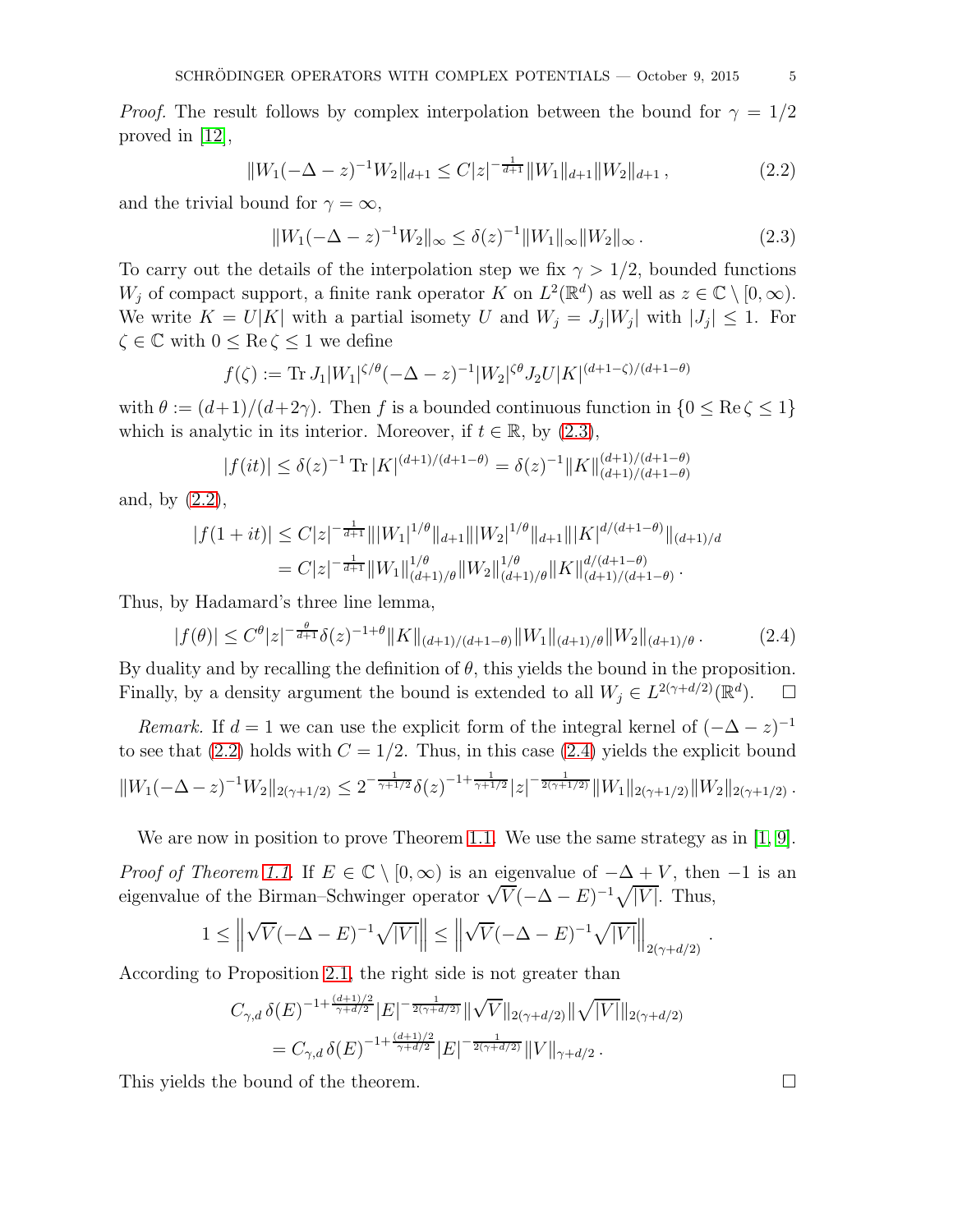Remark. It is clear from the previous proof that for Theorem [1.1](#page-0-0) we do not need the full strength of Proposition [2.1.](#page-3-0) A bound for the operator norm on the left side of  $(2.1)$  would suffice. In order to prove such a bound one can replace  $(2.2)$  by the uniform resolvent bounds of Kenig–Ruiz–Sogge [\[23\]](#page-22-3) (see also [\[9\]](#page-21-1)) and use again complex interpolation. We shall, however, need the trace ideal bounds in the proof of Theorem [1.2.](#page-2-1)

#### <span id="page-5-1"></span>3. A quantitative version of the analytic Fredholm alternative

The analytic Fredholm alternative says that if  $K(z)$ ,  $z \in \Omega$ , is an analytic family of compact operators on some connected open set  $\Omega \subset \mathbb{C}$ , then the set  $\Sigma = \{z \in \Omega :$  $-1$  is an eigenvalue of  $K(z)$  is at most countable and has no accumulation point in  $\Omega$  (unless it coincides with  $\Omega$ ). In this section we estimate the possible accumulation of  $\Sigma$  at  $\partial\Omega$  in the special case that  $\Omega = \mathbb{C} \setminus [0,\infty)$  and under the assumption that  $K(z)$  belongs to some trace ideal.

We begin by reviewing some facts about analytic families of operators and we refer, for instance, to [\[16\]](#page-21-11) for more details. Let  $\Omega \subset \mathbb{C}$  be an open set and let  $W(z)$ ,  $z \in \Omega$ , be an analytic family of bounded operators. A number  $z_0 \in \Omega$  is called an *eigenvalue of finite type* of W, if ker  $W(z_0) \neq \{0\}$ , if  $W(z_0)$  is Fredholm (that is, both dim ker  $W(z_0)$ ) and codim ran  $W(z_0)$  are finite) and if  $W(z)$  is invertible for all  $0 < |z - z_0| < \varepsilon$  for some  $\varepsilon > 0$ . It follows from [\[16,](#page-21-11) Thm. XI.8.1] that, if  $z_0$  is an eigenvalue of finite type of  $W$ , there are

- $\bullet$   $r \in \mathbb{N},$
- $P_0, \ldots, P_r$  mutually disjoint projections with  $P_1, \ldots, P_r$  of rank one and  $P_0 =$  $1 - P_1 - \ldots - P_r$
- positive integers  $k_1 \leq \ldots \leq k_r$ , and
- analytic families of operators  $E$  and  $G$ , which are defined in a neighborhood U of  $z_0$  in  $\Omega$  and which are invertible in U,

such that for all  $z \in \mathcal{U}$ ,

<span id="page-5-2"></span>
$$
W(z) = E(z) (P_0 + (z - z_0)^{k_1} P_1 + \ldots + (z - z_0)^{k_r} P_r) G(z)
$$
 (3.1)

The sum  $k_1 + \ldots + k_r$  is called the *algebraic multiplicity* of the eigenvalue  $z_0$ .

After these preparations we are ready to state our main result about eigenvalues of analytic families of operators in  $\mathbb{C} \setminus [0, \infty)$ .

<span id="page-5-0"></span>**Theorem 3.1.** Let  $\rho \geq 0$  and  $\sigma \in \mathbb{R}$  with  $\rho + \sigma > 0$  and let  $p \geq 1$ . Let  $K(z)$ ,  $z \in \mathbb{C} \setminus [0,\infty)$ , be an analytic family of operators satisfying

$$
||K(z)||_p \le M\delta(z)^{-\rho}|z|^{-\sigma} \quad \text{for all } z \in \mathbb{C} \setminus [0, \infty).
$$

Let  $z_j \in \mathbb{C} \setminus [0,\infty)$  be the eigenvalues of  $1 + K$  of finite type, repeated according to their algebraic multiplicity. Then, if  $\rho > 0$ , for all  $\varepsilon, \varepsilon' > 0$ ,

$$
\sum_{|z_j|\leq M^{1/(\rho+\sigma)}} \delta(z_j)^{p\rho+1+\varepsilon} |z_j|^{-\frac12(p\rho+1+\varepsilon)+\frac12(p\rho+2p\sigma-1+\varepsilon)_+} \leq CM^{\frac{1}{2(\rho+\sigma)}(p\rho+1+\varepsilon+(p\rho+2p\sigma-1+\varepsilon)_+)}
$$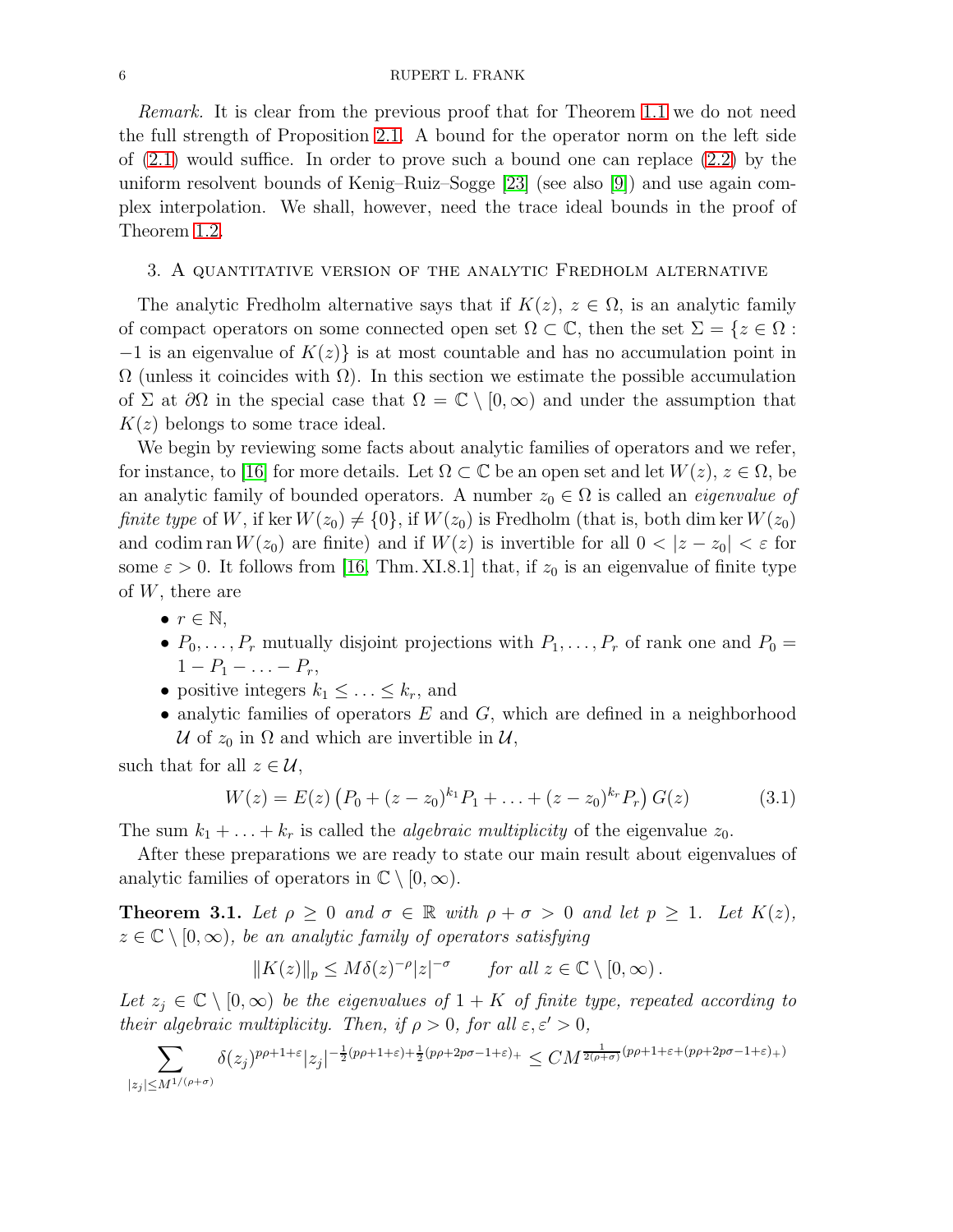and

$$
\sum_{|z_j|\geq \nu M^{1/(\rho+\sigma)}} \delta(z_j)^{p\rho+1+\varepsilon}|z_j|^{\rho+\sigma-p\rho-1-\varepsilon-\varepsilon'}\leq C' \nu^{-\varepsilon'}M^{\frac{\rho+\sigma-\varepsilon'}{\rho+\sigma}}\qquad \textit{for all}\,\, \nu\geq 1\,.
$$

Moreover, if  $\rho = 0$ , then  $|z_j| \le M^{1/\sigma}$  for all j, and for all  $\varepsilon > 0$ ,

$$
\sum \delta(z_j) |z_j|^{-\frac{1}{2} + \frac{1}{2}(2p\sigma - 1 + \varepsilon)_+} \leq C M^{\frac{1}{2\sigma}(1 + (2p\sigma - 1 + \varepsilon)_+)}.
$$

Here C (and C') depend only on  $\rho$ ,  $\sigma$ ,  $p$ ,  $\varepsilon$  (and  $\varepsilon'$ ).

The proof of Theorem [3.1](#page-5-0) relies on the identification of the eigenvalues of finite type of  $1+K$ , counting their algebraic multiplicities, with the zeroes of an analytic function, counting their orders. The analytic function in question is a regularized determinant and we refer to [\[32\]](#page-22-2) for their definition and basic properties.

<span id="page-6-0"></span>**Lemma 3.2.** Let  $\Omega \subset \mathbb{C}$  be a connected, open set and  $W(z)$ ,  $z \in \Omega$ , an analytic family of bounded operators such that for some  $n \in \mathbb{N}$ ,  $W(z) - 1 \in \mathfrak{S}^n$  for all  $z \in \Omega$ . Then  $\det_n W$  is an analytic function in  $\Omega$ . Moreover, let  $z_0 \in \Omega$  and assume that  $W(z_*)$  is invertible for some  $z_* \in \Omega$ . Then  $\det_n W(z_0) = 0$  if and only if  $z_0$  is an eigenvalue of finite type of W. In this case the order of the zero of  $\det_n W$  at  $z_0$  coincides with the algebraic multiplicity of  $z_0$  as an eigenvalue of W.

This lemma seems to be well-known and, for instance, in the proof of [\[26,](#page-22-4) Thm. 21] there are some hints on how to prove this. We have not found a complete proof in the literature, however, and so for the convenience of the reader we provide one in Appendix [C.](#page-19-0)

Lemma [3.2](#page-6-0) reduces the study of eigenvalues to the study of zeroes of analytic functions. A key ingredient in our proof is the following result of Borichev–Golinskii–Kupin [\[2\]](#page-21-8), which generalizes Blaschke's theorem about the zeroes of bounded analytic functions to functions which blow up rapidly at the boundary.

<span id="page-6-1"></span>**Proposition 3.3.** Let  $\alpha, \beta \geq 0$  and let g be an analytic function in  $\mathbb{D}$  satisfying  $g(0) = 1$  and

$$
\ln|g(w)| \le K(1-|w|)^{-\alpha}|w+1|^{-\beta} \quad \text{for all } w \in \mathbb{D}.
$$

Let  $w_j \in \mathbb{D}$  be the zeroes, counting multiplicities, of g. Then, for any  $\varepsilon > 0$ ,

$$
\sum (1 - |w_j|)^{\alpha + 1 + \varepsilon} |w_j + 1|^{(\beta - 1 + \varepsilon)_+} \le C_{\alpha, \beta, \varepsilon} K
$$

If  $\alpha = 0$ , then

$$
\sum (1-|w_j|)|w_j+1|^{(\beta-1+\varepsilon)_+} \leq C_{1,\beta,\varepsilon}K.
$$

*Proof of Theorem [3.1.](#page-5-0)* After replacing z by  $M^{-1/(\rho+\sigma)}z$  we may assume that  $M=1$ .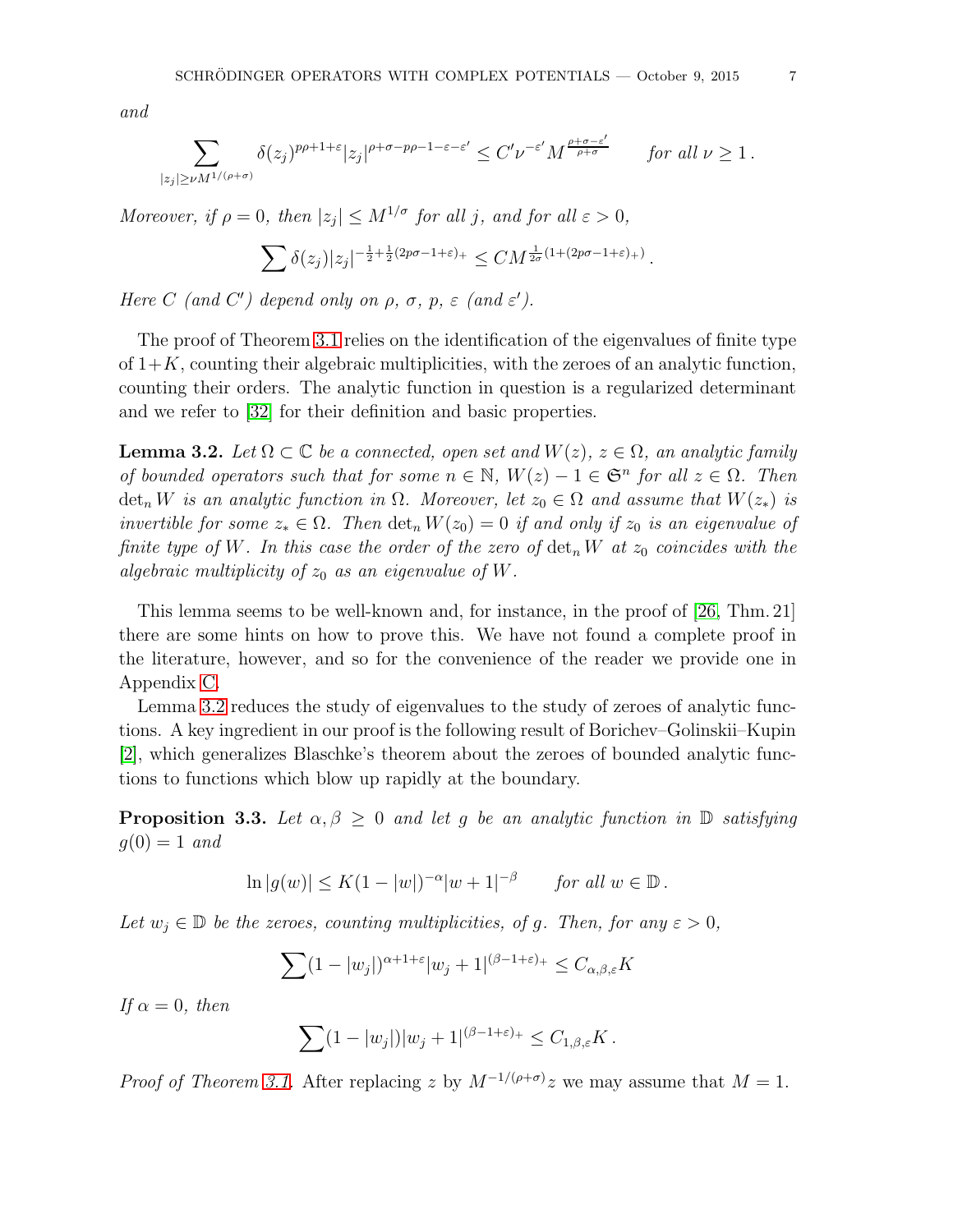Step 1. We first assume that  $\rho > 0$  and show that there is a constant  $A > 1$ (depending only on  $p$ ) such that

<span id="page-7-1"></span>
$$
\sum \frac{\delta(z_j)^{p\rho+1+\varepsilon}|z_j|^{\frac{(p\rho+2p\sigma-1+\varepsilon)_+-(p\rho+1+\varepsilon)}{2}}}{(|z_j|+a)^{(p\rho+1+\varepsilon)+\frac{(p\rho+2p\sigma-1+\varepsilon)_+}{2}}} \le Ca^{-(\rho+\sigma)-\frac{p\rho+1+\varepsilon}{2}} \quad \text{for all } a \ge A. \tag{3.2}
$$

Here  $\varepsilon > 0$  is arbitrary and C depends on  $\varepsilon$ , p,  $\rho$  and  $\sigma$ . Let

$$
h(z) := \det_{[p]}(1 + K(z)),
$$

where  $[p]$  is the smallest integer  $\geq p$ . According to Lemma [3.2](#page-6-0) this is an analytic function of  $z \in \mathbb{C} \setminus [0, \infty)$  and its zeroes, including multiplicities, coincide with the  $z_j$ . For  $a > 1$  we consider the conformal map  $\psi : \mathbb{D} \to \mathbb{C} \setminus [0, \infty)$ ,

$$
\psi(w) = -a\left(\frac{1+w}{1-w}\right)^2
$$

and define the following function on the unit disk,  $g : \mathbb{D} \to \mathbb{C}$ ,

$$
g(w) := \frac{h(\psi(w))}{h(-a)}.
$$

Clearly, this is an analytic function on  $\mathbb{D}$  with  $g(0) = 1$  and, by the properties of h, its zeroes, counting multiplicities, coincide with the  $\psi^{-1}(z_j)$ . (Here we also use the fact that  $h(-a) \neq 0$  since  $||K(-a)|| \leq ||K(-a)||_p \leq a^{-\rho-\sigma} < 1$ .) Let us show that g satisfies a bound as required for Proposition [3.3.](#page-6-1) In fact, we claim that

<span id="page-7-0"></span>
$$
\ln|g(w)| \leq Ca^{-(\rho+\sigma)}(1-|w|)^{-p\rho}|1+w|^{-p\rho-2p\sigma} \tag{3.3}
$$

with a constant C depending on p,  $\rho$  and  $\sigma$ .

In fact, by inequalities about regularized determinants [\[32,](#page-22-2) Thm. 9.2] we have, with constants  $C$  depending only on  $p$ ,

$$
\ln|h(z)| \le C \|K(z)\|_p^p \le C\delta(z)^{-p\rho}|z|^{-p\sigma}
$$

and

$$
||h(-a)|-1| \leq |h(-a)-1| \leq ||K(-a)||_p e^{C(||K(-a)||_p^p+1)} \leq a^{-(\rho+\sigma)} e^{C(a^{-p(\rho+\sigma)}+1)}.
$$

(Strictly speaking, these inequalities are contained in [\[32,](#page-22-2) Thm. 9.2] only for  $p \in \mathbb{N}$ , but the proof there works for any  $p > 0$ .) The latter inequality implies that there are constants  $C > 0$  and  $A > 1$ , again depending only on p, such that

$$
\ln|h(-a)| \ge -Ca^{-(\rho+\sigma)} \qquad \text{for all } a \ge A \, .
$$

This implies that

$$
\ln |g(w)| = \ln |h(\psi(w))| - \ln |h(-a)| \le C \left( \delta(\psi(w))^{-p\rho} |\psi(w)|^{-p\sigma} + a^{-(\rho+\sigma)} \right).
$$

We now compute  $\psi'(w) = -4a(1+w)/(1-w)^3$  and obtain, by Koebe's distortion theorem (see [\[30,](#page-22-5) p. 9] and also [\[6,](#page-21-10) Thm. 4.3.4]),

$$
\delta(\psi(w)) \ge \frac{1}{4} |\psi'(w)| (1 - |w|) = \frac{a |1 + w| (1 - |w|)}{|1 - w|^3}
$$

.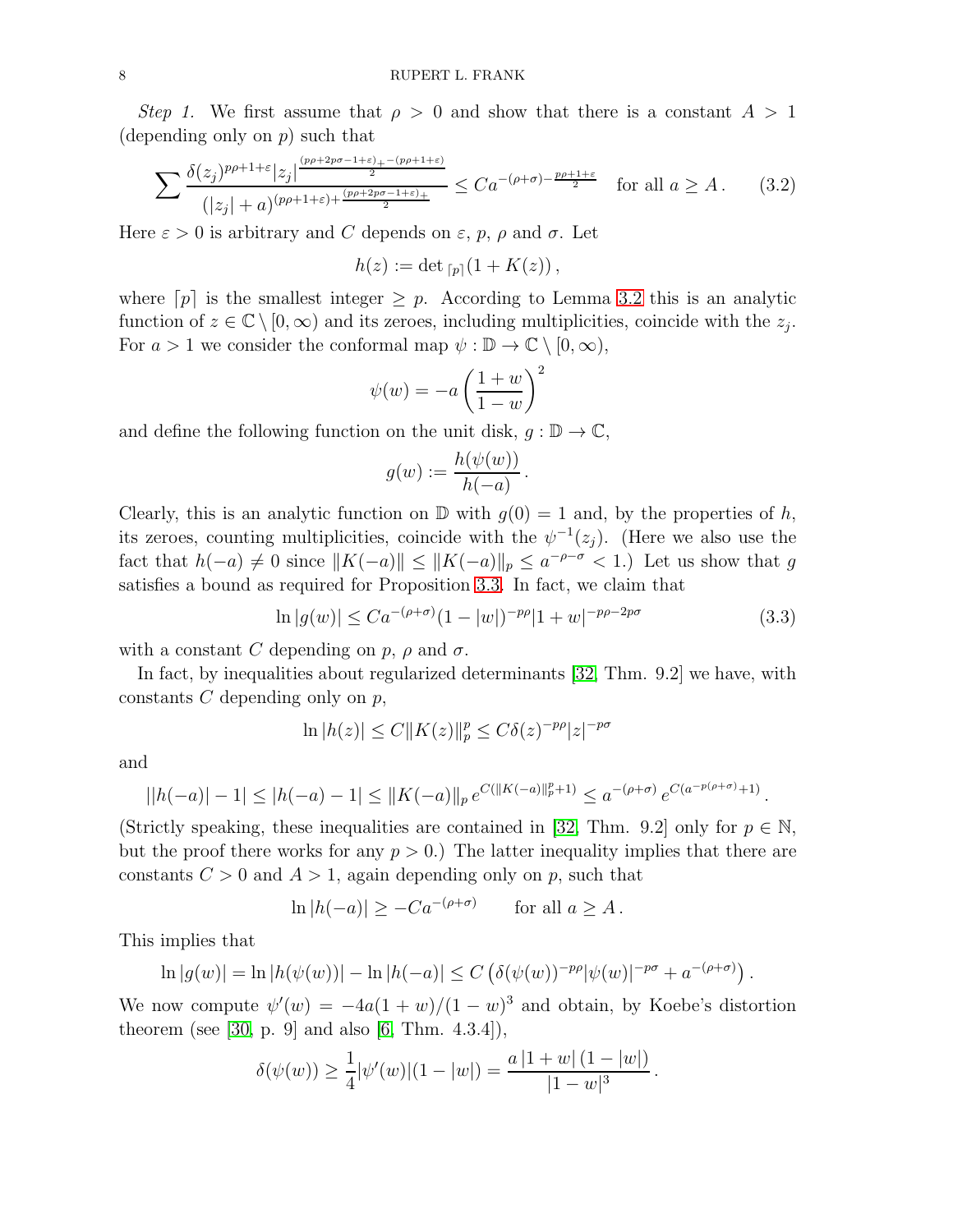This, together with the previous bound, yields

$$
\ln |g(w)| \le C \left( a^{-p(\rho+\sigma)} (1-|w|)^{-p\rho} |1+w|^{-p\rho-2p\sigma} |1-w|^{3p\rho+2p\sigma} + a^{-(\rho+\sigma)} \right)
$$
  

$$
\le C \left( 8^{3p\rho+2p\sigma} a^{-p(\rho+\sigma)} (1-|w|)^{-p\rho} |1+w|^{-p\rho-2p\sigma} + a^{-(\rho+\sigma)} \right).
$$

It is easy to deduce [\(3.3\)](#page-7-0). In fact, for the first term on the right side we use  $a > 1$ ,  $p \geq 1$  and  $\rho + \sigma \geq 0$  to bound  $a^{-p(\rho + \sigma)} \leq a^{-(\rho + \sigma)}$ . For the second term we use  $p(\rho + \sigma) \ge 0$  and obtain  $1 \le 2^{p(\rho + \sigma)} |1 + w|^{-p(\rho + \sigma)}$  and

$$
1 \le 2^{p(\rho+\sigma)}|1+w|^{-p(\rho+\sigma)} \le 2^{p(\rho+\sigma)}(1-|w|)^{-p\rho}|1+w|^{-p\sigma},
$$

so  $1 \leq 4^{p(\rho+\sigma)}(1-|w|)^{-p\rho}|1+w|^{-p\rho-2p\sigma}$ . This proves [\(3.3\)](#page-7-0).

Thus, we are in the situation of Proposition [3.3](#page-6-1) and we infer that for any  $\varepsilon > 0$ , with a constant depending only on p,  $\rho$ ,  $\sigma$  and  $\varepsilon$ ,

<span id="page-8-0"></span>
$$
\sum (1 - |\psi^{-1}(z_j)|)^{p\rho + 1 + \varepsilon} |1 + \psi^{-1}(z_j)|^{(p\rho + 2p\sigma - 1 + \varepsilon)_+} \leq Ca^{-(\rho + \sigma)}.
$$
 (3.4)

Since  $\psi^{-1}(z) = (\sqrt{-z} - \sqrt{a})/(\sqrt{-z} + \sqrt{a})$ , we have

$$
\left|1+\psi^{-1}(z)\right| = \frac{2\sqrt{|z|}}{\left|\sqrt{-z} + \sqrt{a}\right|} \ge \frac{\sqrt{2}\sqrt{|z|}}{\sqrt{|z|+a}},
$$

and, again by Koebe's distortion theorem,

$$
1 - \left|\psi^{-1}(z)\right| \ge \frac{\delta(z) \left|(\psi^{-1})'(z)\right|}{2} = \frac{\delta(z)\sqrt{a}}{2\sqrt{|z|} \left|\sqrt{-z} + \sqrt{a}\right|^2} \ge \frac{\delta(z)\sqrt{a}}{4\sqrt{|z|}(|z| + a)},
$$

where we used  $(\psi^{-1})'(z) = -\sqrt{a}/(\sqrt{-z}(\sqrt{-z} + \sqrt{a})^2)$ . Inserting these bounds into [\(3.4\)](#page-8-0) we obtain [\(3.2\)](#page-7-1).

Step 2. Still assuming  $\rho > 0$  we now use [\(3.2\)](#page-7-1) to prove the bounds in the theorem. First, in order to control the sum of terms with  $|z_j| \leq 1$  we choose  $a = A$  and bound

 $|z_j| + A \leq 1 + A$ . This yields the first bound in the theorem.

Next, in order to control the sum of terms with  $|z_j| \geq \nu$  and  $\nu \geq 1$  we multiply [\(3.2\)](#page-7-1) by  $a^{(\rho+\sigma)+\frac{p\rho+1+\epsilon}{2}-1-\epsilon'}$  and integrate with respect to a from  $\nu A$  to  $\infty$ . (A similar idea appears already in [\[5\]](#page-21-12).) The integral on the right side is finite and equals  $(C/\varepsilon')(\nu A)^{-\varepsilon'}$ . Therefore the integral of each term of the left side is finite as well (note that this implies  $\rho + \sigma - (p\rho + 1 + \varepsilon)/2 - (p\rho + 2p\sigma - 1 + \varepsilon)_{+}/2 - \varepsilon' < 0$ ). We observe for  $|z| \ge \nu$ ,

$$
\int_{\nu A}^{\infty} \frac{a^{(\rho+\sigma)+\frac{p\rho+1+\varepsilon}{2}-1-\varepsilon'}}{(|z|+a)^{(p\rho+1+\varepsilon)+\frac{(p\rho+2p\sigma-1+\varepsilon)_+}{2}}} da
$$
\n
$$
=|z|^{(\rho+\sigma)-\frac{p\rho+1+\varepsilon}{2}-\frac{(p\rho+2p\sigma-1+\varepsilon)_+}{2}-\varepsilon'} \int_{\nu A/|z|}^{\infty} \frac{r^{(\rho+\sigma)+\frac{p\rho+1+\varepsilon}{2}-1-\varepsilon'}}{(1+r)^{(p\rho+1+\varepsilon)+\frac{(p\rho+2p\sigma-1+\varepsilon)_+}{2}}} dr
$$
\n
$$
\geq |z|^{(\rho+\sigma)-\frac{p\rho+1+\varepsilon}{2}-\frac{(p\rho+2p\sigma-1+\varepsilon)_+}{2}-\varepsilon'} \int_{A}^{\infty} \frac{r^{(\rho+\sigma)+\frac{p\rho+1+\varepsilon}{2}-1-\varepsilon'}}{(1+r)^{(p\rho+1+\varepsilon)+\frac{(p\rho+2p\sigma-1+\varepsilon)_+}{2}}} dr.
$$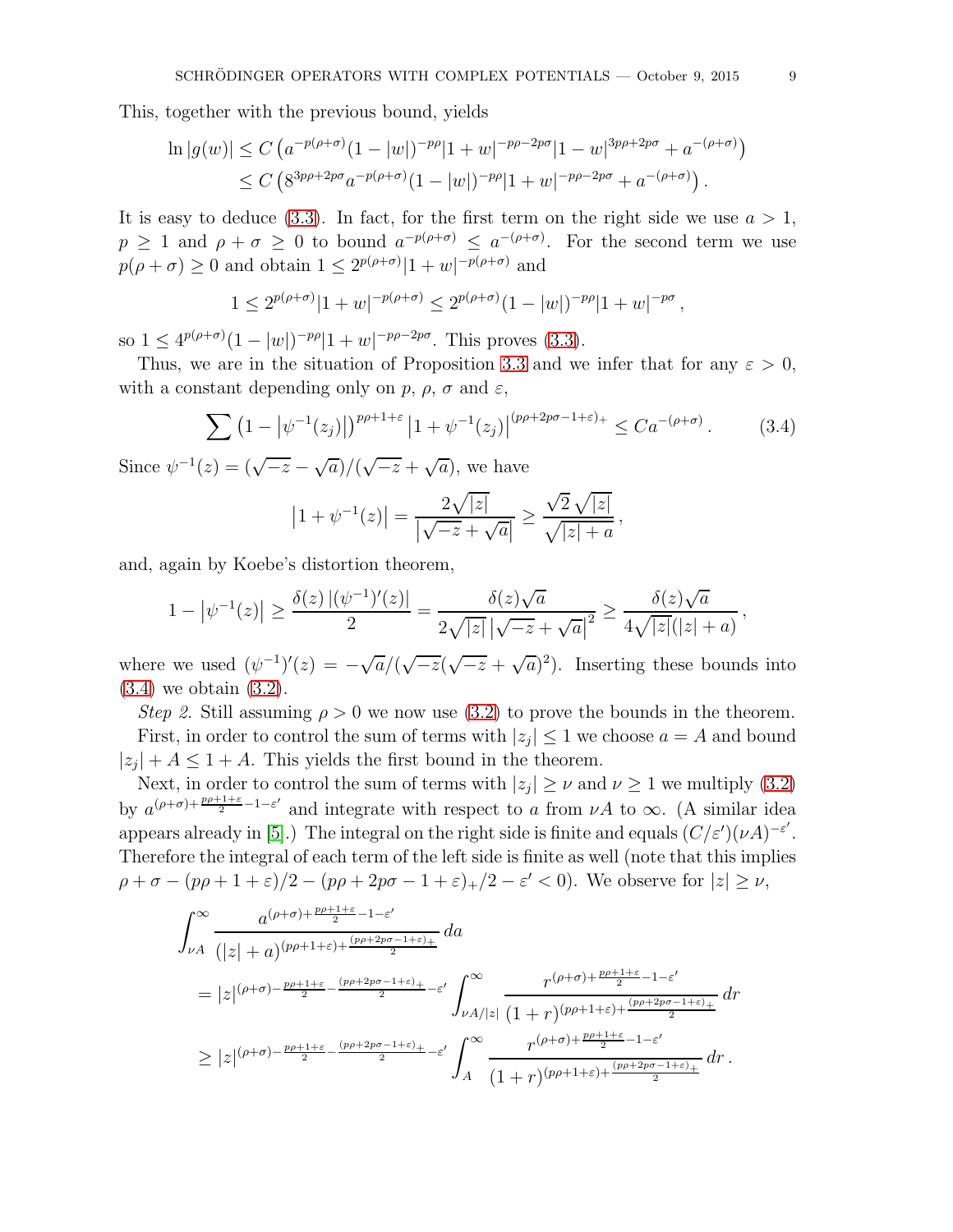Inserting this into the integrated version of [\(3.2\)](#page-7-1) we obtain

$$
\sum_{|z_j| \ge \nu} \delta(z_j)^{p\rho + 1 + \varepsilon} |z_j|^{(\rho + \sigma) - (p\rho + 1 + \varepsilon) - \varepsilon'} \le C \nu^{-\varepsilon'},
$$

which is the second bound in the theorem.

Step 3. Finally, we briefly comment on the case  $\rho = 0$ . (The proof in this case is essentially contained in [\[12\]](#page-21-2).) The proof is similar, except we can apply Proposition [3.3](#page-6-1) with  $\alpha = 0$  and therefore the term  $p\rho + 1 + \varepsilon$  can be replaced by 1. Thus the main inequality [\(3.2\)](#page-7-1) becomes

$$
\sum \frac{\delta(z_j)|z_j|^{\frac{(2p\sigma - 1 + \varepsilon)_+ - 1}{2}}}{(|z_j| + a)^{1 + \frac{(2p\sigma - 1 + \varepsilon)_+}{2}}} \le Ca^{-\sigma - \frac{1}{2}},\tag{3.5}
$$

which immediately yields the bound in the theorem. Moreover, the fact that  $|z_j| \leq 1$ follows from the fact that  $1 \leq ||K(z_j)|| \leq ||K(z_j)||_p \leq |z_j|^{-\sigma}$ . This completes the proof of the theorem.  $\Box$ 

#### <span id="page-9-1"></span>4. The Birman–Schwinger principle and the proof of Theorem [1.2](#page-2-1)

In this section we prove Theorem [1.2](#page-2-1) about the eigenvalues of Schrödinger operators by relating them to the eigenvalues of an analytic family of compact operators and by invoking Theorem [3.1.](#page-5-0) The link between Schrödinger eigenvalues and eigenvalues of compact operators is provided by the Birman–Schwinger principle. This principle is true in the non-selfadjoint case as well, and we begin by reviewing it. We present this in a more general set-up since it might be useful in other contexts as well.

Let  $H_0$  be a self-adjoint, non-negative operator in a Hilbert space  $\mathcal H$  and assume that  $G_0$  and G are operators from H to some Hilbert space G such that dom  $G_0 \supset \text{dom } H_0^{1/2}$  $\frac{1}{2}$ , dom  $G \supset \text{dom } H_0^{1/2}$  and

<span id="page-9-0"></span>
$$
G_0(H_0+1)^{-1/2}
$$
,  $G(H_0+1)^{-1/2}$  are compact. (4.1)

As we shall recall in the appendix (Lemma [B.1\)](#page-17-0) under these assumptions the quadratic form

$$
||H_0^{1/2}u||^2 + (Gu, G_0u)
$$

with domain dom  $H_0^{1/2}$  $_{0}^{1/2}$  is closed and sectorial and generates an *m*-sectorial operator H. (It is natural to use the notation

$$
H = H_0 + G^* G_0,
$$

but we emphasize that we do not assume that G is closable, so  $G^*$  need not be densely defined. Not requiring  $G$  to be closable is important in some applications, see the remark in Appendix [B.](#page-16-0))

We recall in the appendix (Lemma [B.2\)](#page-18-0) that under assumption [\(4.1\)](#page-9-0) the spectrum of H outside of  $\sigma_{\rm ess}(H_0)$  is discrete and consists of eigenvalues of finite algebraic multiplicities. Our goal now is to characterize these eigenvalues and their multiplicities in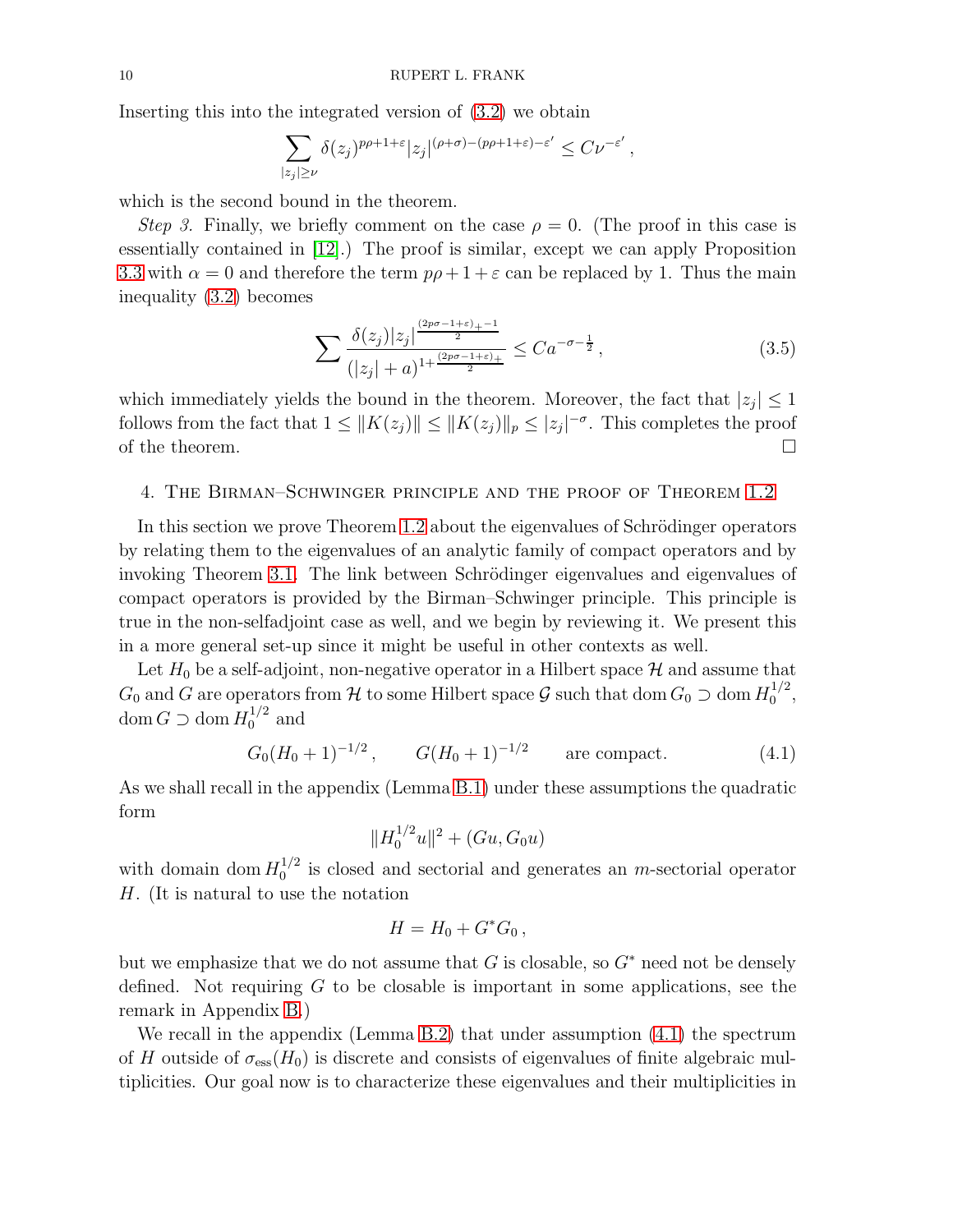terms of the Birman–Schwinger operator

<span id="page-10-1"></span>
$$
K(z) := G_0(H_0 - z)^{-1} G^*, \qquad z \in \rho(H_0).
$$
 (4.2)

Under assumption  $(4.1)$  this is a compact operator in  $\mathcal G$ . (In order to avoid the problem mentioned above concerning the adjoint of G, we strictly speaking define  $K(z)$  as

$$
K(z) = (G_0(H_0 + 1)^{-1/2}) ((H_0 + 1)(H_0 - z)^{-1}) (G(H_0 + 1)^{-1/2})^*.
$$

Similar modifications are tacitly assumed in what follows.)

<span id="page-10-0"></span>**Proposition 4.1.** Assume [\(4.1\)](#page-9-0) and let  $z \in \rho(H_0)$ . Then z is an eigenvalue of H iff it is an eigenvalue of finite type of the analytic family  $1+K$ . In this case the geometric (resp. algebraic) multiplicity of z as an eigenvalue of H coincides with the geometric (resp. algebraic) multiplicity of z as an eigenvalue of  $1 + K$ .

We emphasize that by 'algebraic multiplicity of z as an eigenvalue of  $1+K'$  we refer to the definition in Section [3.](#page-5-1) This does not necessarily coincide with the algebraic multiplicity of the eigenvalue  $-1$  of  $K(z)$ .

A similar proposition is proved in [\[26\]](#page-22-4) (see also [\[14\]](#page-21-13)) under weaker assumptions on  $H_0$  but stronger assumptions on G and  $G_0$ . Their argument also works in our situation, but for the sake of completeness we provide details.

Proof. The equivalence and the equality of geometric multiplicities are standard results (see, e.g., [\[15\]](#page-21-14) and references therein). In fact, as is easily checked, the operators

$$
\operatorname{dom} H_0^{1/2} \ni \psi \mapsto G_0 \psi \in \mathcal{G}, \qquad \mathcal{G} \ni \varphi \mapsto -(H_0 - z)^{-1} G^* \varphi \in \operatorname{dom} H_0^{1/2}
$$

are well-defined, map ker( $H_0-z$ ) into ker(1+K(z)) and ker(1+K(z)) into ker( $H_0-z$ ), respectively, and are inverse to each other.

We now show the equality of the algebraic multiplicities. First, note that if 0 is an eigenvalue of  $1 + K(z)$ , then it is an eigenvalue of finite type. In fact, an operator that differs from the identity by a compact operator is Fredholm and we know from Lemma [B.2](#page-18-0) that eigenvalues of H outside of  $\sigma_{\rm ess}(H_0)$  are isolated, so  $1 + K(\zeta)$  is invertible for  $\zeta$  close to, but different from z. (Alternatively, one can deduce this from the analytic Fredholm alternative [\[16,](#page-21-11) Cor. 8.4] applied to the family  $1 + K$ , which is invertible in  ${Re\zeta < -M}$  for some  $M > 0$  since H is m-sectorial.)

By Lemma [B.2](#page-18-0) and the openness of  $\rho(H_0)$  there is a closed disk D centered at z with  $D \cap \sigma(H) = \{z\}$  and  $D \cap \sigma(H_0) = \emptyset$ . Let  $\Gamma$  be the contour  $\partial D$  oriented counter-clockwise. Then the algebraic multiplicity m of the eigenvalue z of H satisfies

$$
m = -\frac{1}{2\pi i} \operatorname{Tr} \int_{\Gamma} (H - \zeta)^{-1} d\zeta = -\frac{1}{2\pi i} \int_{\Gamma} \operatorname{Tr} \Xi[(H - \zeta)^{-1}] d\zeta,
$$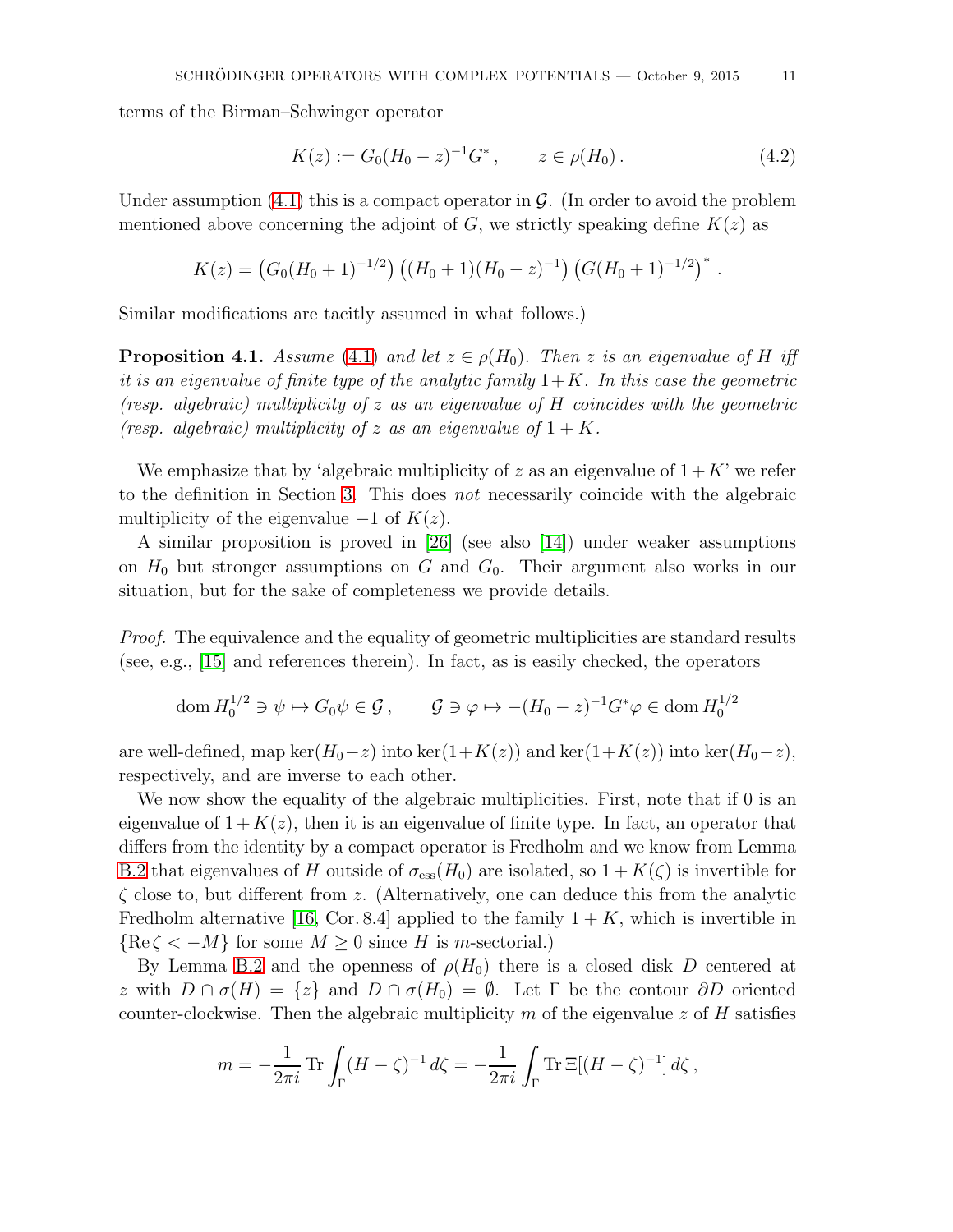where  $\Xi(W)(\zeta)$  denotes the principal part of a meromorphic operator family W at  $\zeta$ . Since  $\zeta \in \rho(H_0) \cap \rho(H)$  for  $\zeta \in \Gamma$ , one obtains from the resolvent identity [\(B.1\)](#page-17-1)

$$
\begin{aligned} \text{Tr}\,\Xi\left[ (H-\zeta)^{-1} \right] &= \text{Tr}\,\Xi\left[ (H-\zeta)^{-1} - (H_0-\zeta)^{-1} \right] \\ &= -\text{Tr}\,\Xi\left[ (H_0-\zeta)^{-1}G^*(1+K(\zeta))^{-1}G_0(H_0-\zeta)^{-1} \right] \\ &= -\text{Tr}\,\Xi\left[ G_0(H_0-\zeta)^{-2}G^*(1+K(\zeta))^{-1} \right] \\ &= -\text{Tr}\,\Xi\left[ (1+K)'(1+K)^{-1} \right](\zeta) \,. \end{aligned}
$$

In the next to last equality we used the commutativity lemma [\[16,](#page-21-11) Lem.XI.9.3]. Thus, we obtain

$$
m = \frac{1}{2\pi i} \int_{\Gamma} \text{Tr} \,\Xi \left[ (1 + K)' (1 + K)^{-1} \right] (\zeta) d\zeta
$$
  
= 
$$
\frac{1}{2\pi i} \text{Tr} \int_{\Gamma} (1 + K(\zeta))' (1 + K(\zeta))^{-1} d\zeta.
$$

According to the Gohberg–Rouché theorem  $[16, Thm. XI.9.1]$  the right side coincides with the algebraic multiplicity of the eigenvalue z of  $1 + K$ , as claimed.

We now apply this approach to the Schrödinger operator  $H = -\Delta + V$  by choosing

$$
H_0 = -\Delta \,, \qquad G = \sqrt{|V|} \,, \qquad G_0 = \sqrt{V}
$$

and  $\mathcal{H} = \mathcal{G} = L^2(\mathbb{R}^d)$ . Assumption [\(4.1\)](#page-9-0) follows from the following well-known lemma with the choices  $W = \sqrt{|V|}$  and  $W = \sqrt{V}$ , whose proof we include for the sake of completeness.

**Lemma 4.2.** Let  $W \in L^{2\gamma+d}(\mathbb{R}^d)$ , where  $\gamma \geq 1/2$  if  $d = 1$ ,  $\gamma > 0$  if  $d = 2$  and  $\gamma \geq 0$ if  $d \geq 3$ . Then for any  $a > 0$  the operator  $W(-\Delta + a)^{-1/2}$  is compact and

<span id="page-11-0"></span>
$$
\|W(-\Delta + a)^{-1/2}\| \le C_{\gamma, d} a^{-\gamma/(2\gamma + d)} \left(\int_{\mathbb{R}^d} |W|^{2\gamma + d} dx\right)^{1/(2\gamma + d)}
$$
(4.3)

with a constant  $C_{\gamma,d}$  independent of W. If  $\gamma = 0$  and  $d \geq 3$ , this holds for  $a = 0$  as well.

*Proof.* Inequality [\(4.3\)](#page-11-0) with  $a = 1$  follows from Sobolev inequalities (see, e.g., [\[27,](#page-22-6) Thms. 8.3 and 8.5]). The case of arbitrary  $a > 0$  follows by scaling. The fact that  $W(-\Delta + a)^{-1/2}$  is compact if W is bounded and has support in a set of finite measure follows from Rellich's lemma (see, e.g., [\[27,](#page-22-6) Thm.8.6]. The general case can be deduced from this, inequality [\(4.3\)](#page-11-0) and the fact that the limit of compact operators is compact. (Indeed, for given  $\varepsilon > 0$  write  $W = W_1 + W_2$  with  $W_1$  bounded and of support of finite measure and with  $||W_2||_{2\gamma+d} \leq \varepsilon$ . Then, by [\(4.3\)](#page-11-0),  $W(-\Delta + a)^{-1/2}$  differs from the compact operator  $W_1(-\Delta + a)^{-1/2}$  by an operator with norm bounded by  $C_{\gamma,d}a^{-\gamma/(2\gamma+d)}$  $\varepsilon$ .)

The Birman–Schwinger operator in the Schrödinger case takes the form

<span id="page-11-1"></span>
$$
K(z) = \sqrt{V}(-\Delta - z)^{-1}\sqrt{|V|}, \qquad z \in \mathbb{C} \setminus [0, \infty).
$$
 (4.4)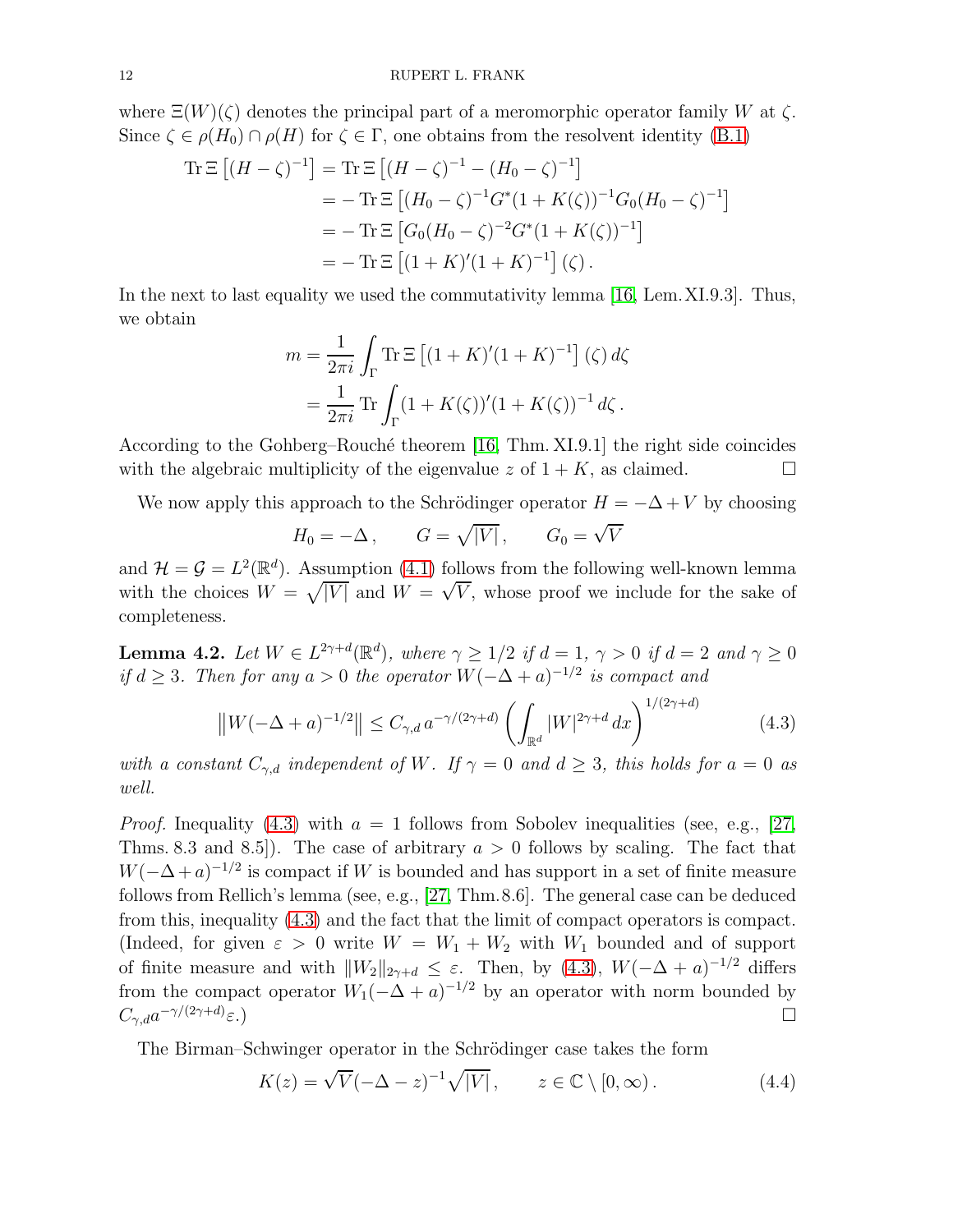After these preliminaries we can give the

Proof of Theorem [1.2.](#page-2-1) According to Proposition [2.1](#page-3-0) the Birman–Schwinger operator [\(4.4\)](#page-11-1) satisfies

$$
||K(z)||_p \le M\delta(z)^{-\rho}|z|^{-\sigma}
$$

with

$$
p = 2(\gamma + d/2), \quad \rho = \frac{\gamma - 1/2}{\gamma + d/2}, \quad \sigma = \frac{1}{2(\gamma + d/2)}, \quad M = C||V||_{\gamma + d/2}.
$$

We note that

$$
p\rho + 1 + \varepsilon = 2\gamma + \varepsilon \,, \quad p\rho + 2p\sigma - 1 + \varepsilon = 2\gamma + \varepsilon \,, \quad \rho + \sigma = \frac{\gamma}{\gamma + d/2} \,.
$$

According to Proposition [4.1,](#page-10-0) the eigenvalues of  $-\Delta + V$  in  $\mathbb{C} \setminus [0, \infty)$  coincide with the eigenvalues of  $1 + K$  of finite type in  $\mathbb{C} \setminus [0, \infty)$ , counting algebraic multiplicities. Thus, the claimed bounds follow from Theorem [3.1](#page-5-0) (with  $\nu = \mu^{1/\gamma}$ ).

# 5. Proof of Theorem [1.3](#page-2-0)

The proof of Theorem [1.3](#page-2-0) is of a different nature than the proofs of Theorem [1.1](#page-0-0) and [1.2](#page-2-1) and, in particular, does not rely on the resolvent bounds of Proposition [2.1.](#page-3-0) It rather uses a matrix inequality due to Hansmann [\[18\]](#page-21-9), which extends a classical result of Kato to non-self-adjoint perturbations, together with a standard resolvent bound coming from the Kato–Seiler–Simon inequality.

*Proof of Theorem [1.3.](#page-2-0) Step 1.* We shall show that there are constants  $C_{\gamma,d}$  and  $L_{\gamma,d}$ such that

$$
\sum_{j} \frac{\delta(E_j)^{\gamma + d/2}}{(|E_j| + a)^{2\gamma + d}} \le L_{\gamma, d} a^{-2\gamma - d/2} \int_{\mathbb{R}^d} |V|^{\gamma + d/2} dx
$$
  
for all  $a \ge C_{\gamma, d} \left( \int_{\mathbb{R}^d} |V|^{\gamma + d/2} dx \right)^{1/\gamma}$ . (5.1)

A simple computation [\[17,](#page-21-15) (3.41)]) shows that for all  $a > 0$  and  $E \in \mathbb{C}$ ,

<span id="page-12-1"></span><span id="page-12-0"></span>
$$
dist((E+a)^{-1}, [0, a^{-1}]) \ge \frac{\delta(E)}{8|E+a|(|E|+a)}.
$$

Since  $(E_j + a)^{-1}$  are the eigenvalues, counting algebraic multiplicities, of  $(-\Delta + V + a)^{-1}$ and since  $[0, a^{-1}]$  is the spectrum of  $(-\Delta + a)^{-1}$ , we can use Hansmann's bound [\[18\]](#page-21-9) to conclude that

$$
\frac{1}{8^{\gamma+d/2}} \sum \frac{\delta(E_j)^{\gamma+d/2}}{(|E_j|+a)^{2\gamma+d}} \le \sum \text{dist}((E+a)^{-1}, [0, a^{-1}])^{\gamma+d/2}
$$
  

$$
\le ||(-\Delta + V + a)^{-1} - (-\Delta + a)^{-1}||_{\gamma+d/2}^{\gamma+d/2}.
$$
 (5.2)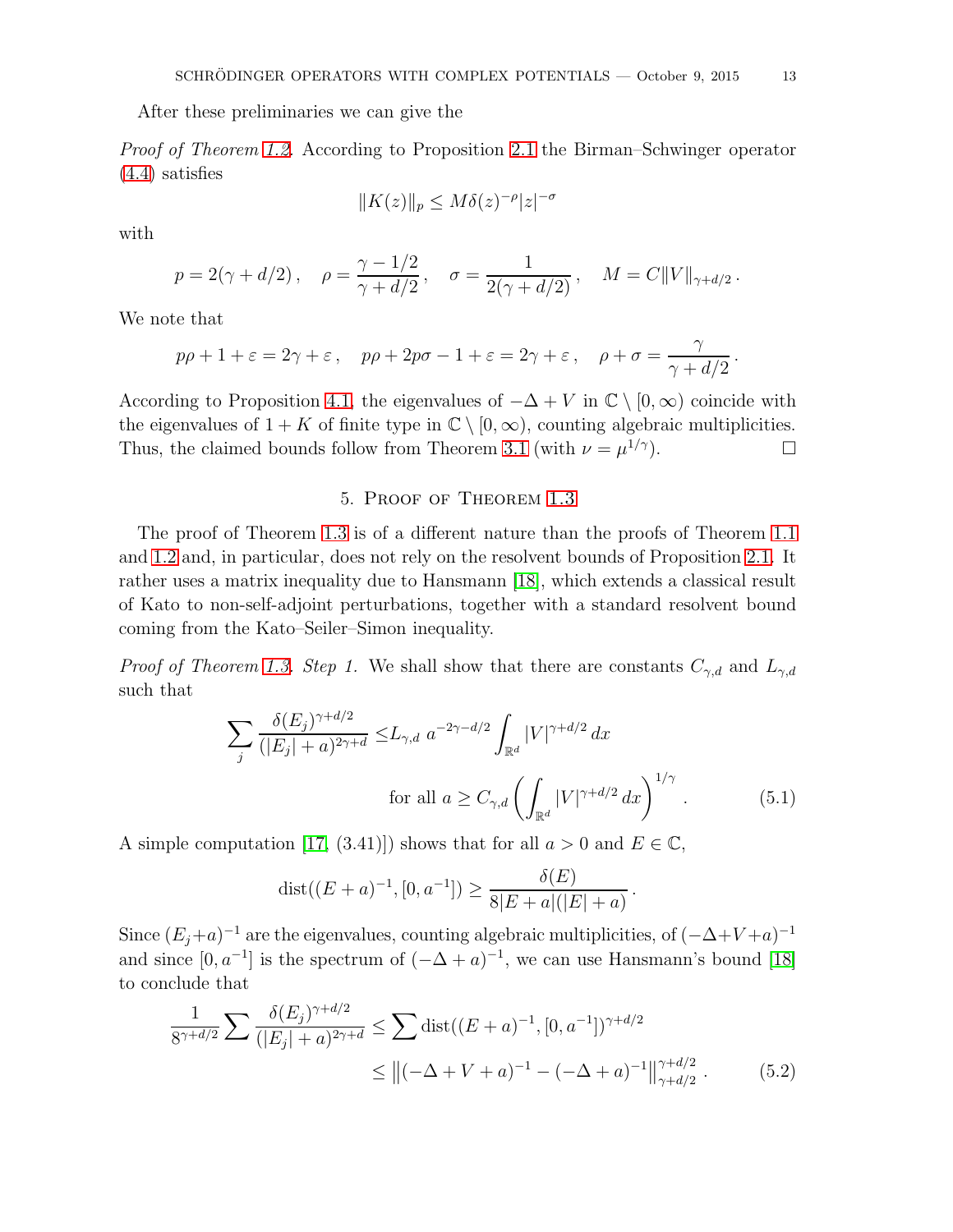Thus, we need an upper bound on the Schatten norm on the right side. According to the resolvent identity [\(B.1\)](#page-17-1),

$$
(-\Delta + V + a)^{-1} - (-\Delta + a)^{-1}
$$
  
= -(\Delta + a)^{-1} \sqrt{|V|} \left(1 + \sqrt{V}(-\Delta + a)^{-1} \sqrt{|V|}\right)^{-1} \sqrt{V}(-\Delta + a)^{-1}.

From [\(4.3\)](#page-11-0) we obtain

$$
\left\|\sqrt{V}(-\Delta+a)^{-1}\sqrt{|V|}\right\| \leq C'_{\gamma,d} a^{-\gamma/(\gamma+d/2)} \left(\int_{\mathbb{R}^d} |V|^{\gamma+d/2} dx\right)^{1/(\gamma+d/2)}
$$

.

Thus, if  $a \geq C_{\gamma,d} \left( \int |V|^{\gamma+d/2} dx \right)^{1/\gamma}$  with  $C_{\gamma,d} := (2C'_{\gamma,d})^{(\gamma+d/2)/\gamma}$ , then  $\|\sqrt{V}(-\Delta +$  $(a)^{-1}\sqrt{|V|}$  |  $\leq 1/2$  and therefore

$$
\left\| \left( 1 + \sqrt{V}(-\Delta + a)^{-1} \sqrt{|V|} \right)^{-1} \right\| \le 2.
$$

Thus, by the Hölder inequality for trace ideals and the Kato–Seiler–Simon inequality [\[32,](#page-22-2) Thm. 4.1],

$$
\begin{split} \left\|(-\Delta + V + a)^{-1} - (-\Delta + a)^{-1}\right\|_{\gamma + d/2}^{\gamma + d/2} &\le 2^{\gamma + d/2} \left\|(-\Delta + a)^{-1}\sqrt{|V|}\right\|_{2(\gamma + d/2)}^{2(\gamma + d/2)} \\ &\le 2^{\gamma + d/2} (2\pi)^{-d} \int_{\mathbb{R}^d} \frac{dp}{(p^2 + a)^{2(\gamma + d/2)}} \int_{\mathbb{R}^d} |V|^{\gamma + d/2} \, dx \\ &\le 2^{\gamma + d/2} (2\pi)^{-d} a^{-2\gamma - d/2} \int_{\mathbb{R}^d} \frac{dp}{(p^2 + 1)^{2(\gamma + d/2)}} \int_{\mathbb{R}^d} |V|^{\gamma + d/2} \, dx \,. \end{split}
$$

Inserting this into  $(5.2)$  we obtain  $(5.1)$ .

Step 2. We now deduce the theorem from  $(5.1)$  by similar arguments as [\[5\]](#page-21-12) and in the proof of Proposition [3.1.](#page-5-0) We abbreviate  $A := C_{\gamma,d} \left( \int |V|^{\gamma+d/2} \right)^{1/\gamma}$ . First, in order to deal with eigenvalues satisfying  $|E_j| \leq A$  we choose  $a = A$  in [\(5.1\)](#page-12-1) and bound  $|E_j| + a \leq 2A$ . This yields

$$
\sum_{|E_j|\gamma \le C_{\gamma,d}^{\gamma} \int |V|^{\gamma+d/2} dx} \delta(E_j)^{\gamma+d/2} \le 2^{2\gamma+d} L_{\gamma,d} A^{d/2} \int_{\mathbb{R}^d} |V|^{\gamma+d/2} dx
$$
  
=  $2^{2\gamma+d} L_{\gamma,d} C_{\gamma,d}^{d/2} \left( \int_{\mathbb{R}^d} |V|^{\gamma+d/2} dx \right)^{(\gamma+d/2)/\gamma},$ 

which is the first inequality in the theorem.

Next, in order to deal with eigenvalues satisfying  $|E_j| \geq \mu^{1/\gamma} A$  for some  $\mu \geq 1$  we multiply [\(5.1\)](#page-12-1) by  $a^{2\gamma+d/2-1-\epsilon'}$  and integrate from  $\mu^{1/\gamma}A$  to  $\infty$ . The integral on the right side is finite and equals

$$
L_{\gamma,d}(\varepsilon')^{-1}\mu^{-\varepsilon'/\gamma}A^{-\varepsilon'}\int_{\mathbb{R}^d}|V|^{\gamma+d/2} dx.
$$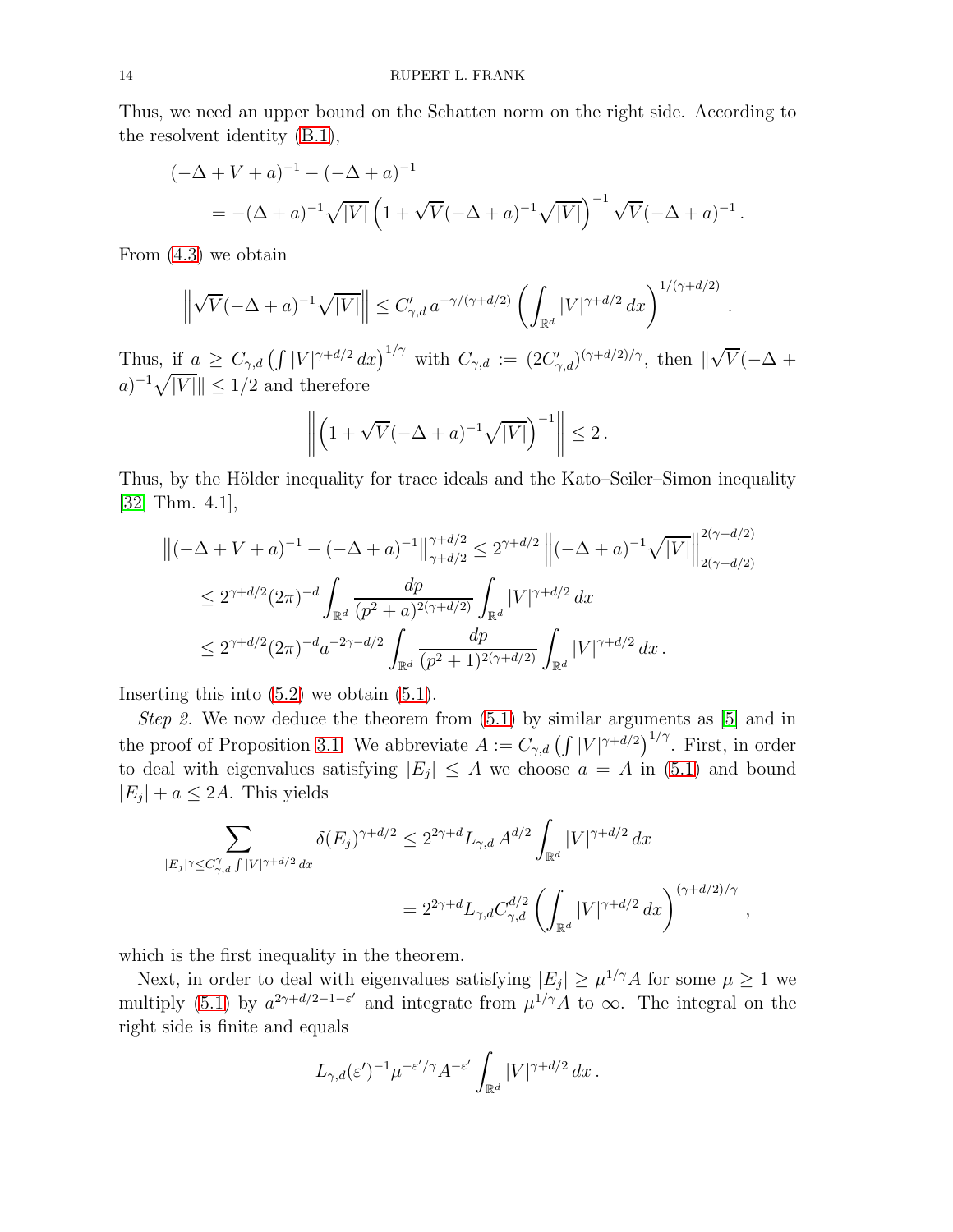Therefore the integral on the left side is finite as well. We observe that

$$
\int_{\mu^{1/\gamma}A}^{\infty} \frac{a^{2\gamma+d/2-1-\varepsilon'}}{(|E|+a)^{2\gamma+d}} da = |E|^{-d/2-\varepsilon'} \int_{\mu^{1/\gamma}A/|E|}^{\infty} \frac{r^{2\gamma+d/2-1-\varepsilon'}}{(1+r)^{2\gamma+d}} dr.
$$

Thus, for eigenvalues satisfying  $|E_j| \ge \mu^{1/\gamma} A$  we have

$$
\int_{\mu^{1/\gamma}A}^{\infty} \frac{a^{2\gamma+d/2-1-\varepsilon'}}{(|E_j|+a)^{2\gamma+d}} da \ge |E_j|^{-d/2-\varepsilon'} \int_1^{\infty} \frac{r^{2\gamma+d/2-1-\varepsilon'}}{(1+r)^{2\gamma+d}} dr =: |E_j|^{-d/2-\varepsilon'} c_{\gamma,d,\varepsilon'}.
$$

Inserting this into the integrated version of [\(5.1\)](#page-12-1) we obtain

$$
\sum_{|E_j|\gamma \ge \mu C_{\gamma,d}^{\gamma} \int |V|^{\gamma+d/2} dx} \delta(E_j)^{\gamma+d/2} |E_j|^{-d/2-\varepsilon'} \le \frac{L_{\gamma,d}}{\varepsilon' c_{\gamma,d,\varepsilon'}} \mu^{-\frac{\varepsilon'}{\gamma}} A^{-\varepsilon'} \int_{\mathbb{R}^d} |V|^{\gamma+d/2} dx
$$
  

$$
= \frac{L_{\gamma,d} C_{\gamma,d}^{-\varepsilon'}}{\varepsilon' c_{\gamma,d,\varepsilon'}} \mu^{-\frac{\varepsilon'}{\gamma}} \left( \int_{\mathbb{R}^d} |V|^{\gamma+d/2} dx \right)^{\frac{\gamma-\varepsilon'}{\gamma}},
$$
 which is the claimed inequality.

<span id="page-14-0"></span>

### APPENDIX A. COMPARISON OF OUR RESULTS WITH [\[6\]](#page-21-10)

For the convenience of the reader we formulate [\[6,](#page-21-10) Thm. 7.2.3] in our notation in order to facilitate the comparison with our Theorems [1.2](#page-2-1) and [1.3.](#page-2-0) This theorem depends on a number  $\omega \leq 0$  with  $\sigma(-\Delta + V) \subset \{E \in \mathbb{C} : \text{Re } E \geq \omega\}$ . If we look for bounds that only depend on the  $L^{\gamma+d/2}$  norm of V, we are forced to choose

$$
\omega = -\left(C_{\gamma,d} \int |V|^{\gamma+d/2} \, dx\right)^{1/\gamma}
$$

with some constant  $C_{\gamma,d}$ . (Indeed, even for real V this lower bound on the spectrum of  $-\Delta + V$  can be attained.) With this choice of  $\omega$ , [\[6,](#page-21-10) Thm. 7.2.3] can be equivalently stated as follows.

<span id="page-14-1"></span>**Theorem A.1** ([\[6\]](#page-21-10)). Let  $\gamma \geq 2 - d/2$  if  $d \leq 3$  and  $\gamma > 0$  if  $d \geq 4$ . Then the eigenvalues  $E_j \in \mathbb{C} \setminus [0,\infty)$  of  $-\Delta + V$  in  $L^2(\mathbb{R}^d)$ , repeated according to their algebraic multiplicity, satisfy:

(1) If 
$$
\gamma < d/2
$$
, for any  $\varepsilon > 0$ ,

$$
\left(\sum_{|E_j|\gamma\leq C_{\gamma,d}\int|V|^{\gamma+d/2}dx}\frac{\delta(E_j)^{\gamma+d/2+\varepsilon}}{|E_j|^{(\gamma+d/2+\varepsilon)/2}}\right)^{\frac{2\gamma}{\gamma+d/2+\varepsilon}}\leq L_{\gamma,d,\varepsilon}\int_{\mathbb{R}^d}|V|^{\gamma+d/2}dx.
$$

(2) If 
$$
\gamma \ge d/2
$$
, for any  $\varepsilon > 0$ ,

$$
\left(\sum_{|E_j|\gamma\leq C_{\gamma,d}\int|V|^{\gamma+d/2}\,dx}\frac{\delta(E_j)^{\gamma+d/2+\varepsilon}}{|E_j|^{d/2}}\right)^{\frac{\gamma}{\gamma+\varepsilon}}\leq L_{\gamma,d,\varepsilon}\int_{\mathbb{R}^d}|V|^{\gamma+d/2}\,dx\,.
$$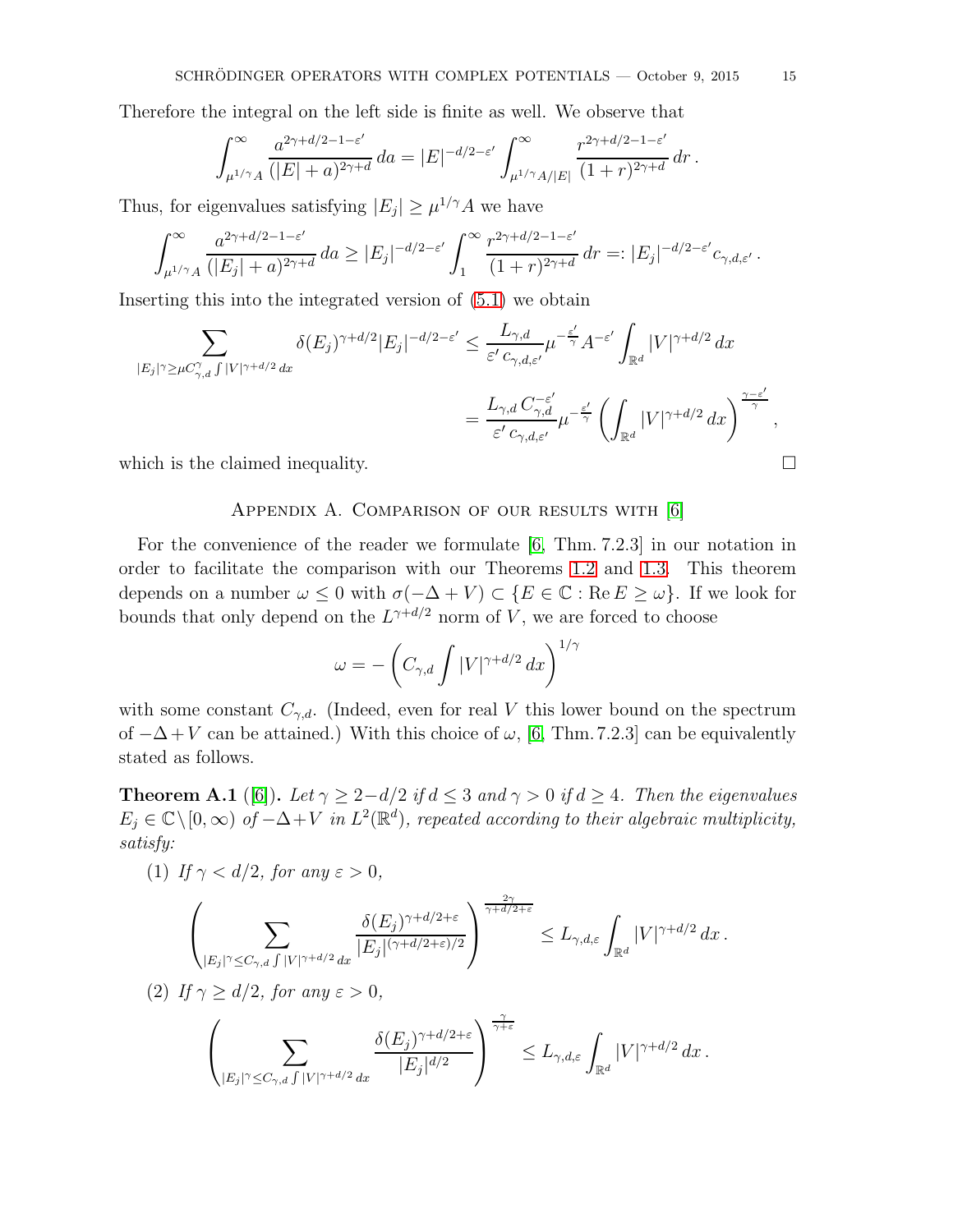(3) For any  $0 < \varepsilon < \gamma$ ,

$$
\left(\sum_{|E_j|\gamma\geq C_{\gamma,d}\int|V|^{\gamma+d/2}\,dx}\frac{\delta(E_j)^{\gamma+d/2+\varepsilon}}{|E_j|^{d/2+2\varepsilon}}\right)^{\frac{\gamma}{\gamma-\varepsilon}}\leq L_{\gamma,d,\varepsilon}\int_{\mathbb{R}^d}|V|^{\gamma+d/2}\,dx\,.
$$

It is not completely obvious that this theorem is equivalent to  $[6, Thm. 7.2.3]$  with the above choice of  $\omega$  and we will justified this below. Accepting this claim for the moment, let us compare Theorem [A.1](#page-14-1) with our main results, Theorems [1.2](#page-2-1) and [1.3.](#page-2-0)

Theorem [1.3](#page-2-0) implies (3). In fact,

$$
\frac{\delta(E_j)^{\gamma+d/2+\varepsilon}}{|E_j|^{d/2+2\varepsilon}} = \frac{\delta(E_j)^{\gamma+d/2}}{|E_j|^{d/2+\varepsilon}} \left(\frac{\delta(E_j)}{|E_j|}\right)^{\varepsilon}
$$

and the last factor is  $\leq 1$ .

Theorem [1.2](#page-2-1) implies (1) for  $\gamma \leq d/6$ . In fact,

$$
\frac{\delta(E_j)^{\gamma+d/2+\varepsilon}}{|E_j|^{(\gamma+d/2+\varepsilon)/2}} \le \delta(E_j)^{(\gamma+d/2+\varepsilon)/2} = \left(\frac{\delta(E_j)}{|E_j|}\right)^{(\gamma+d/2+\varepsilon)/2} \left(\frac{|E_j|}{\omega}\right)^{(\gamma+d/2+\varepsilon)/2} \omega^{(\gamma+d/2+\varepsilon)/2}.
$$

If  $\gamma \leq d/6$  we can find an  $\varepsilon' > 0$  such that  $2\gamma + \varepsilon' \leq (\gamma + d/2 + \varepsilon)/2$ . Thus the first factor on the right side can be bounded by the corresponding factor with exponent  $2\gamma + \varepsilon'$ . Moreover, the second factor is  $\leq 1$ . Therefore we obtain (1) from Theorem [1.2.](#page-2-1)

The bound on the accumulation rate for  $E_j \to E$  with  $E \in (0,\infty)$  given in Theorem [1.2](#page-2-1) (resp. Theorem [1.3\)](#page-2-0) is stronger than that in (1) (resp. (2)). This simply follows since the factors of  $|E_j|$  in the denominators in (1) and (2) are irrelevant in this case. For eigenvalues with  $E_j \to 0$ , each of Theorem [1.2](#page-2-1) and (1) can be stronger than the other and each of Theorem [1.3](#page-2-0) and (2) can be stronger than the other. Unless  $\delta(E_j)/|E_j|$  is very small, however, (1) and (2) tend to give better results. In particular, they almost coincide with the bound from [\[10\]](#page-21-0) on the accumulation rate of eigenvalues near zero, but outside of sectors containing  $(0, \infty)$ . Note, however, that neither Theorem [A.1](#page-14-1) nor the bounds from [\[10\]](#page-21-0) are applicable for  $1/2 \leq \gamma < 1$  if  $d = 1$ , for  $0 < \gamma < 1$  if  $d = 2$  and for  $0 < \gamma < 1/2$  if  $d = 3$ , whereas our Theorems [1.2](#page-2-1) and [1.3](#page-2-0) provide bounds in these cases.

We are now going to justify the claim that Theorem [A.1](#page-14-1) is equivalent to Theorem [\[6,](#page-21-10) Thm. 7.2.3] with the above choice of  $\omega$ .

*Equivalence of* (3). In the sums corresponding to  $|E_j| \ge \omega$ , the term  $|E_j| + \omega$  in [\[6,](#page-21-10) Thm. 7.2.3] is equivalent to  $|E_j|$ . Therefore, we see that the bounds in [\[6,](#page-21-10) (7.2.7)] and [\[6,](#page-21-10) (7.2.8)] for eigenvalues  $|E_j| \geq \omega$  coincide with each other and with our (3). We finally note that

$$
\frac{\delta(E_j)^{\gamma+d/2+\varepsilon}}{|E_j|^{d/2+2\varepsilon}}\,\omega^\varepsilon=\frac{\delta(E_j)^{\gamma+d/2}}{|E_j|^{d/2}}\left(\frac{\delta(E_j)}{|E_j|}\right)^\varepsilon\left(\frac{\omega}{|E_j|}\right)^\varepsilon,
$$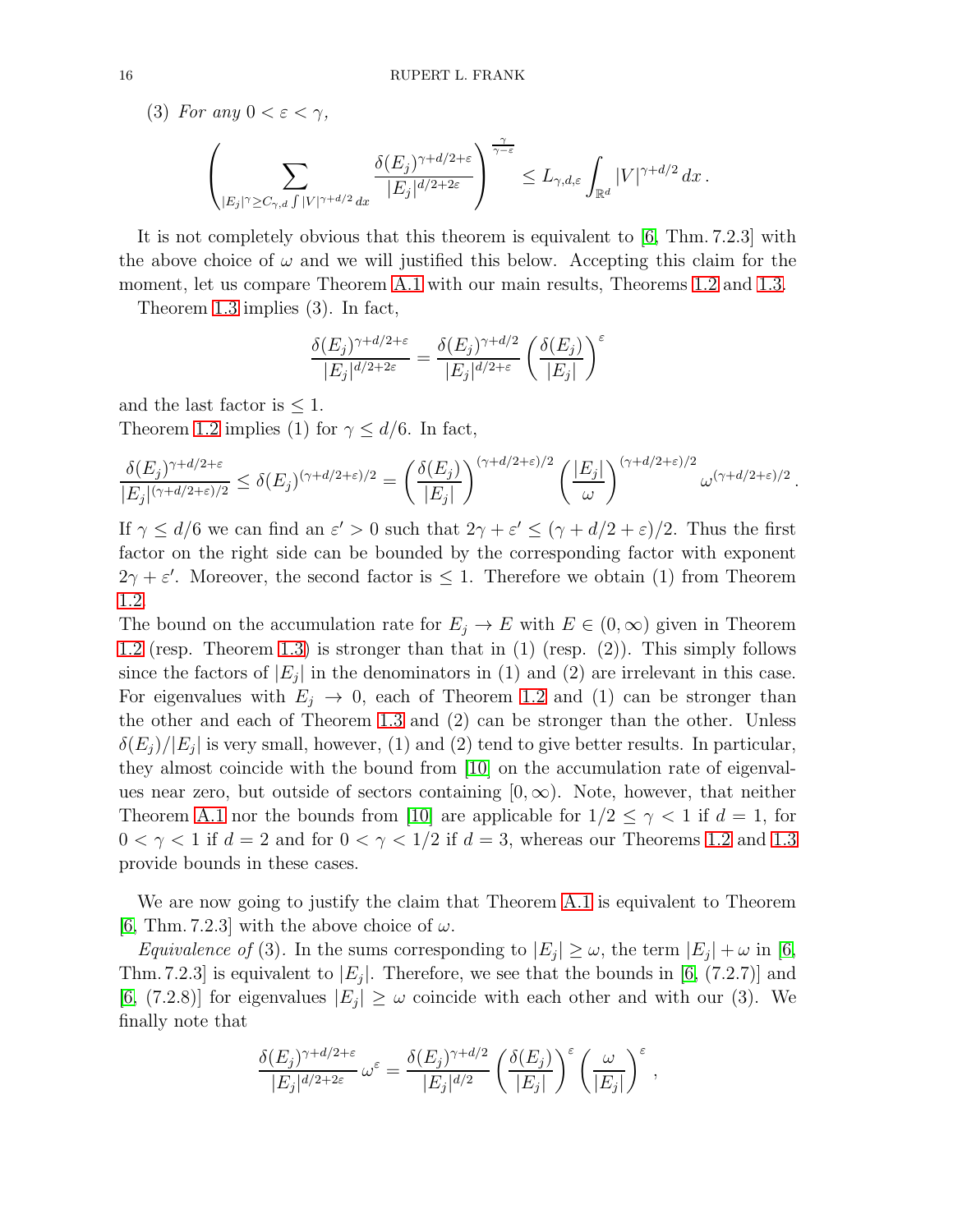where the last two factors on the right side are  $\leq 1$ . This implies that the bound in (3) becomes stronger the smaller  $\varepsilon$  is, and so the condition  $\varepsilon < 1$  in [\[6,](#page-21-10) Thm. 7.2.3] can be replaced by our condition  $\varepsilon < \gamma$ .

*Equivalence of* (2). Note that if  $\gamma \ge d/2$  the bound [\[6,](#page-21-10) (7.2.8)] is not applicable, so in this case we concentrate on [\[6,](#page-21-10) (7.2.7)]. In the sum corresponding to  $|E_j| \leq \omega$ , the term  $|E_j| + \omega$  is equivalent to  $\omega$ . In this way we immediately obtain our (2). We finally note that

$$
\frac{\delta(E_j)^{\gamma+d/2+\varepsilon}}{|E_j|^{d/2}}\,\omega^{-\varepsilon}=\frac{\delta(E_j)^{\gamma+d/2}}{|E_j|^{d/2}}\left(\frac{\delta(E_j)}{|E_j|}\right)^{\varepsilon}\left(\frac{|E_j|}{\omega}\right)^{\varepsilon},\,
$$

and again the last two factors on the right side are  $\leq 1$ . This implies that the bound in (2) becomes stronger the smaller  $\varepsilon$  is, and so the condition  $\varepsilon < 1$  in [\[6,](#page-21-10) Thm. 7.2.3] can be dropped.

*Equivalence of* (1). We have to consider both  $[6, (7.2.7)$  and  $(7.2.8)$ ]. As in the previous case we replace  $|E_j| + \omega$  by  $\omega$  if  $|E_j| \leq \omega$ . The bound [\[6,](#page-21-10) (7.2.8)] then becomes our (1). We write

$$
\frac{\delta(E_j)^{\gamma+d/2+\varepsilon}}{|E_j|^{(\gamma+d/2+\varepsilon)/2}}\,\omega^{-\varepsilon/2} = \frac{\delta(E_j)^{\gamma+d/2}}{|E_j|^{(\gamma+d/2)/2}}\,\left(\frac{\delta(E_j)}{|E_j|}\right)^{\varepsilon}\left(\frac{|E_j|}{\omega}\right)^{\varepsilon/2}\,,
$$

and again the last two factors on the right side are  $\leq 1$ . This implies that the bound in (1) becomes stronger the smaller  $\varepsilon$  is, and so the conditions  $\varepsilon < 1$  and  $\varepsilon < d/2 - \gamma$ in  $[6, Thm. 7.2.3]$  can dropped. On the other hand,  $[6, (7.2.7)]$  gives a bound of the same form as in (2), but with the condition that  $\varepsilon \geq d/2 - \gamma$ . As we observed there, we would like to choose  $\varepsilon$  as small as possible and we arrive at

$$
\left(\sum_{|E_j|\gamma\leq C_{\gamma,d}\int|V|^{\gamma+d/2}\,dx}\frac{\delta(E_j)^d}{|E_j|^{d/2}}\right)^{\frac{\gamma}{d/2}}\leq L_{\gamma,d}\int_{\mathbb{R}^d}|V|^{\gamma+d/2}\,dx\,.
$$

But this is just the bound in (1) for  $\varepsilon = d/2 - \gamma > 0$ , so this yields nothing new.

This completes our discussion of Theorem [A.1.](#page-14-1)

Remark. For the sake of completeness we also mention the bound

<span id="page-16-1"></span>
$$
\sum_{j} \frac{\delta(E_j)^{\gamma + d/2 + \varepsilon}}{|E_j|^{d/2 + \varepsilon}} \le L_{\gamma, d, \varepsilon} \int_{\mathbb{R}^d} |V|^{\gamma + d/2} dx \quad \text{if } \gamma \ge 1 \text{ and } \varepsilon > 0 \tag{A.1}
$$

from [\[5\]](#page-21-12) which is obtained by averaging a bound from [\[10\]](#page-21-0) over a free parameter. For a sequence of eigenvalues  $(E_i)$  with  $E_j \to E \in (0,\infty)$ , the bounds of Theorems [1.2](#page-2-1) and [1.3](#page-2-0) are stronger are stronger than [\(A.1\)](#page-16-1).

# <span id="page-16-0"></span>Appendix B. Relatively form-compact perturbations of non-negative **OPERATORS**

In this section we provide the details for the definition of the operator  $H$  in Section [4.](#page-9-1) Recall that the Birman–Schwinger operator  $K(z)$  was defined in [\(4.2\)](#page-10-1).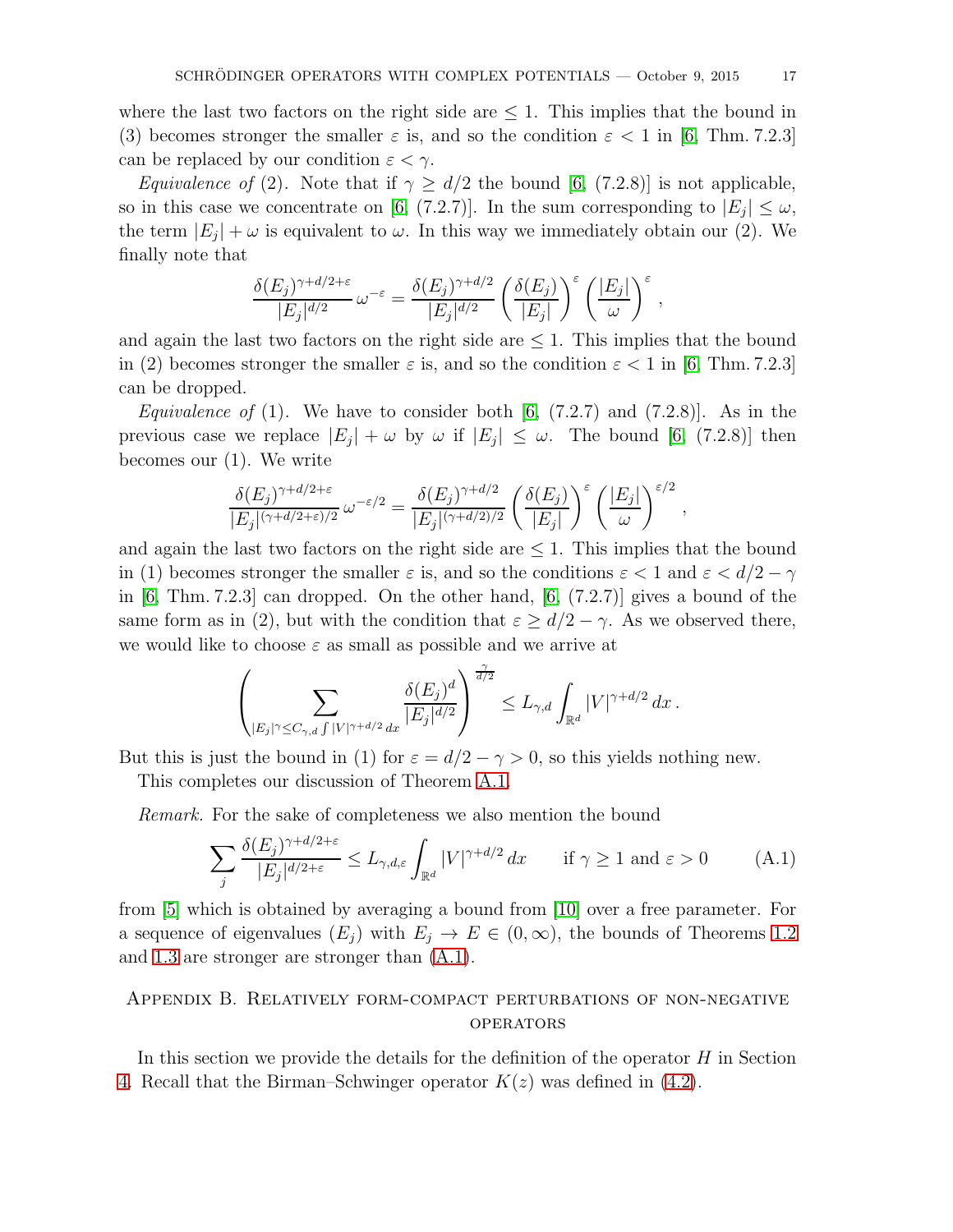<span id="page-17-0"></span>**Lemma B.1.** Under assumption [\(4.1\)](#page-9-0), the quadratic form  $||H_0^{1/2}u||^2 + (Gu, G_0u)$  with domain dom  $H_0^{1/2}$  $\int_0^{1/2}$  is closed and sectorial and generates an m-sectorial operator H. Let  $z \in \rho(H_0)$ . Then the operator  $1 + K(z)$  is boundedly invertible if and only if  $z \in \rho(H)$ , and in this case

<span id="page-17-1"></span>
$$
(H-z)^{-1} = (H_0 - z)^{-1} - (H_0 - z)^{-1} G^* (1 + K(z))^{-1} G_0 (H_0 - z)^{-1}.
$$
 (B.1)

*Proof.* By assumption [\(4.1\)](#page-9-0) we can write, for any  $\varepsilon > 0$ ,

$$
G(H_0+1)^{-1/2} = F + R,
$$

with F finite rank and  $||R|| \leq \varepsilon$ . Moreover, since F is finite rank and since dom  $H_0^{1/2}$  $\boldsymbol{0}$ is dense, we may assume that  $F(H_0 + 1)^{1/2}$  extends to a bounded operator. (Indeed, if  $F = \sum |f_j\rangle\langle g_j|$  we can modify the  $g_j$  such that  $g_j \in \text{dom } H_0^{1/2}$  $_0^{1/2}$  and absorb the error due to this modification into R.) This proves that for  $u \in \text{dom } H_0^{1/2}$  $\frac{1}{2}$ ,

$$
||Gu|| \leq ||R(H_0+1)^{1/2}u|| + ||F(H_0+1)^{1/2}u|| \leq \varepsilon ||(H_0+1)^{1/2}u|| + ||F(H_0+1)^{1/2}|| ||u||.
$$

This and a similar bound for  $G_0$  implies that for any  $\varepsilon > 0$  there is a  $C_{\varepsilon}$  such that for all  $u \in \text{dom } H_0^{1/2}$  $\frac{1}{2}$ ,

$$
|(Gu, G_0 u)| \leq \varepsilon ||H_0^{1/2} u||^2 + C_{\varepsilon} ||u||^2.
$$

From [\[22,](#page-22-7) Thm. VI.3.4] we conclude that the quadratic form  $h[u] = ||H_0^{1/2}u||^2 +$  $(Gu, G_0u)$  with domain dom  $H_0^{1/2}$  $_{0}^{1/2}$  is closed and sectorial and generates an *m*-sectorial operator  $H$ . Moreover, the usual resolvent identities

<span id="page-17-2"></span>
$$
(H-z)^{-1} - (H_0-z)^{-1} = -(H-z)^{-1}G^*G_0(H_0-z)^{-1}
$$
(B.2)

and

<span id="page-17-3"></span>
$$
(H-z)^{-1} - (H_0-z)^{-1} = -(H_0-z)^{-1}G^*G_0(H_0-z)^{-1}
$$
 (B.3)

are valid for  $z \in \rho(H_0) \cap \rho(H)$ . (We note that, since the quadratic form h has domain  $\mathrm{dom}\, H_0^{1/2}$  $0^{1/2}$ , the operator  $G(H+M)^{-1/2}$  is bounded for sufficiently large M and therefore  $(H-z)^{-1}G^*$  can be defined as  $(H-z)^{-1}(H+M)^{1/2}(G(H+M)^{-1/2})^*$ .

It follows from [\(B.2\)](#page-17-2) and [\(B.3\)](#page-17-3) that

$$
(1 - G_0(H - z)^{-1}G^*) (1 + K(z)) = 1
$$

and

$$
(1 + K(z)) (1 - G_0(H - z)^{-1}G^*) = 1,
$$

which means that for  $z \in \rho(H_0) \cap \rho(H)$  the operator  $1 + K(z)$  is invertible. Since  $K(z)$ is compact, the inverse is bounded.

Now assume conversely that  $z \in \rho(H_0)$  and that  $1 + K(z)$  is boundedly invertible. We note that for  $v \in \text{dom } H_0^{1/2}$  $\int_0^{1/2}$ ,  $f \in \mathcal{H}$  and  $F \in \mathcal{G}$  one has

$$
h[v, (H_0 - z)^{-1}f] - z(f, (H_0 - z)^{-1}f) = (v, f) + (Gv, G_0(H_0 - z)^{-1}f)
$$

and

$$
h[v,(H_0-z)^{-1}G^*F]-z(v,(H_0-z)^{-1}G^*F)=(Gv,F)+(Gv,K(z)F).
$$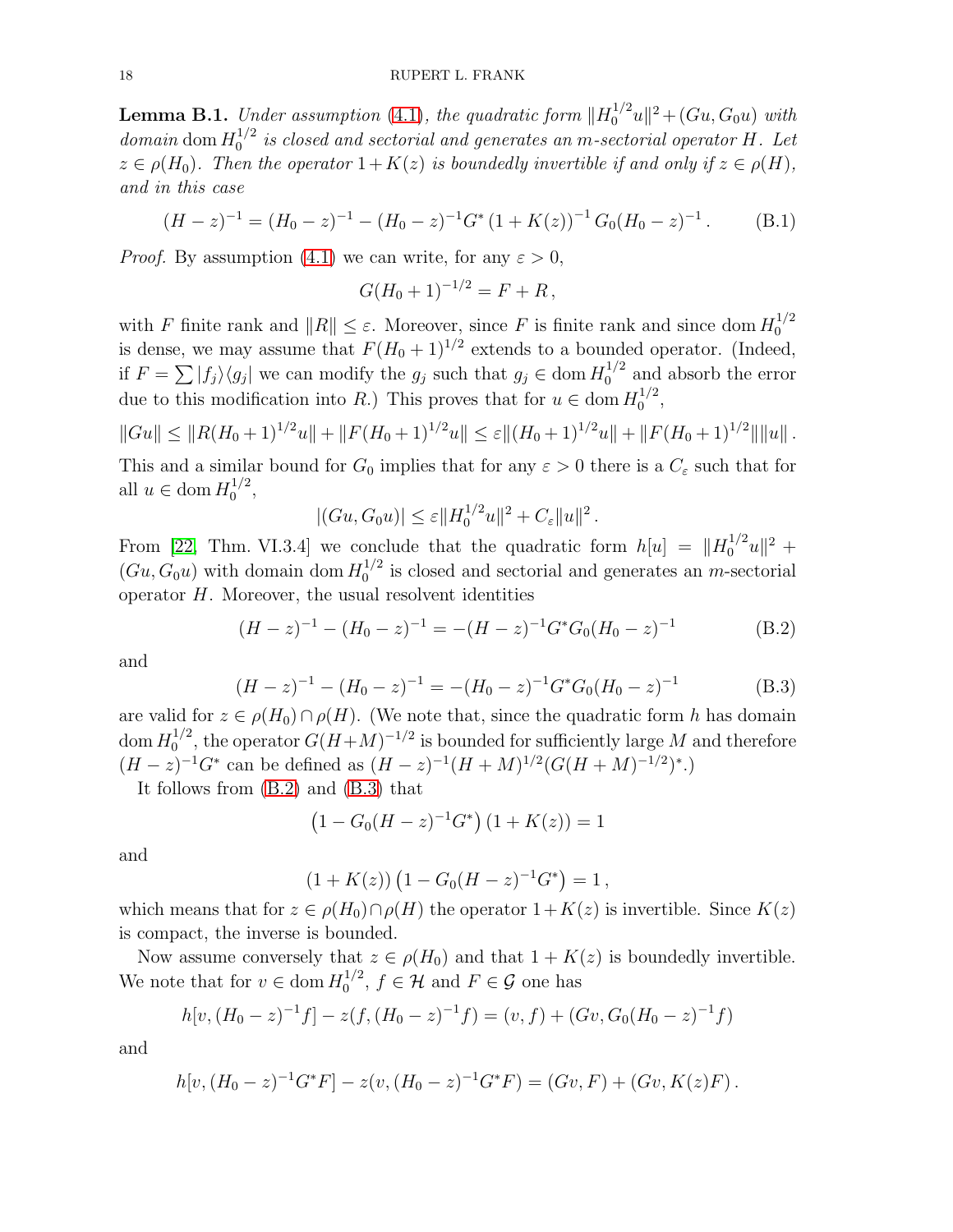Using these identities one easily verifies that for  $v \in \text{dom } H_0^{1/2}$  and  $f \in \mathcal{H}$  one has

$$
h[v, (H_0 - z)^{-1}f - (H_0 - z)^{-1}G^* (1 + K(z))^{-1}G_0(H_0 - z)^{-1}f]
$$
  
- z(v,  $(H_0 - z)^{-1}f - (H_0 - z)^{-1}G^* (1 + K(z))^{-1}G_0(H_0 - z)^{-1}f) = (v, f).$ 

This proves that  $z \in \rho(H)$  and that  $(H - z)^{-1}$  is given by [\(B.1\)](#page-17-1).

For a closed operator  $T$  in a Hilbert space with define the set

$$
\rho_{\rm ess}(T) := \{ z \in \mathbb{C} : \text{ ran}(T - z) \text{ is closed and at least one of} \\ \dim \ker(T - z) \text{ and } \operatorname{codim} \operatorname{ran}(T - z) \text{ is finite} \}
$$

and, following Kato, call

 $\sigma_{\text{ess}}(T) := \mathbb{C} \setminus \rho_{\text{ess}}(T)$ 

the essential spectrum of T. (There are several different notions of essential spectrum [\[7\]](#page-21-16), but we will see below that they all coincide in our situation.) The definition of  $\rho_{\text{ess}}(T)$  should be compared with that of the resolvent set

$$
\rho(T) := \{ z \in \mathbb{C} : \text{ ran}(T - z) \text{ is closed and } \dim \ker(T - z) = \text{codim}\operatorname{ran}(T - z) = 0 \}.
$$

According to [\[22,](#page-22-7) Thm. IV.5.17],  $\rho_{\text{ess}}(T)$  is open and  $\sigma_{\text{ess}}(T)$  is closed.

We now return to our situation where  $T$  is a perturbation of a self-adjoint, nonnegative operator and the perturbation satisfies a relative form-compactness condition.

<span id="page-18-0"></span>Proposition B.2. Under assumption  $(4.1)$  one has

<span id="page-18-2"></span><span id="page-18-1"></span>
$$
\sigma_{\rm ess}(H) = \sigma_{\rm ess}(H_0) \tag{B.4}
$$

and

$$
\sigma(H) \setminus \sigma_{\rm ess}(H)
$$
  
=  $\{ z \in \mathbb{C} : \text{ran}(T - z) \text{ is closed and } 0 < \text{dim }\text{ker}(T - z) = \text{codim }\text{ran}(T - z) < \infty \}.$   
(B.5)

The set [\(B.5\)](#page-18-1) is at most countable and consists of eigenvalues of finite algebraic multiplicities which are isolated in  $\sigma(H)$ .

*Proof.* We follow [\[22,](#page-22-7) Sec. IV.5.6]. Since H is m-sectorial, its resolvent set is non-empty and therefore [\(4.1\)](#page-9-0) and [\(B.1\)](#page-17-1) imply that  $(H-z)^{-1} - (H_0-z)^{-1}$  is compact for  $z \in \rho(H_0) \cap \rho(H)$ . According to [\[22,](#page-22-7) Prob. IV.5.38], this implies [\(B.4\)](#page-18-2).

Note that for  $z \in \rho_{\text{ess}}(H)$  the index ind $(H-z) = \dim \ker(H-z) - \text{codim }\text{ran}(H-z)$  is well-defined (although a-priori it might be equal to  $+\infty$  or  $-\infty$ ). Clearly,  $\text{ind}(H-z)$ 0 for  $z \in \rho(H) \subset \rho_{\text{ess}}(H)$ . Since  $H_0$  is non-negative,  $\rho_{\text{ess}}(H) = \rho_{\text{ess}}(H_0)$  is connected and by [\[22,](#page-22-7) Thm. IV.5.17] the index is constant on connected components of  $\rho_{\rm ess}(H)$ . Therefore we conclude that  $\text{ind}(H - z) = 0$  for all  $z \in \rho_{\text{ess}}(H)$ . This proves [\(B.5\)](#page-18-1).

According to [\[22,](#page-22-7) Thm. IV.5.31] for each  $z_0 \in \rho_{\text{ess}}(H)$  there is an  $r > 0$  such that  $\dim \ker(H - z)$  and  $\operatorname{codim} \operatorname{ran}(H - z)$  are constant for all  $0 < |z - z_0| < r$ . This fact implies that the set [\(B.5\)](#page-18-1) is at most countable and has no accumulation points in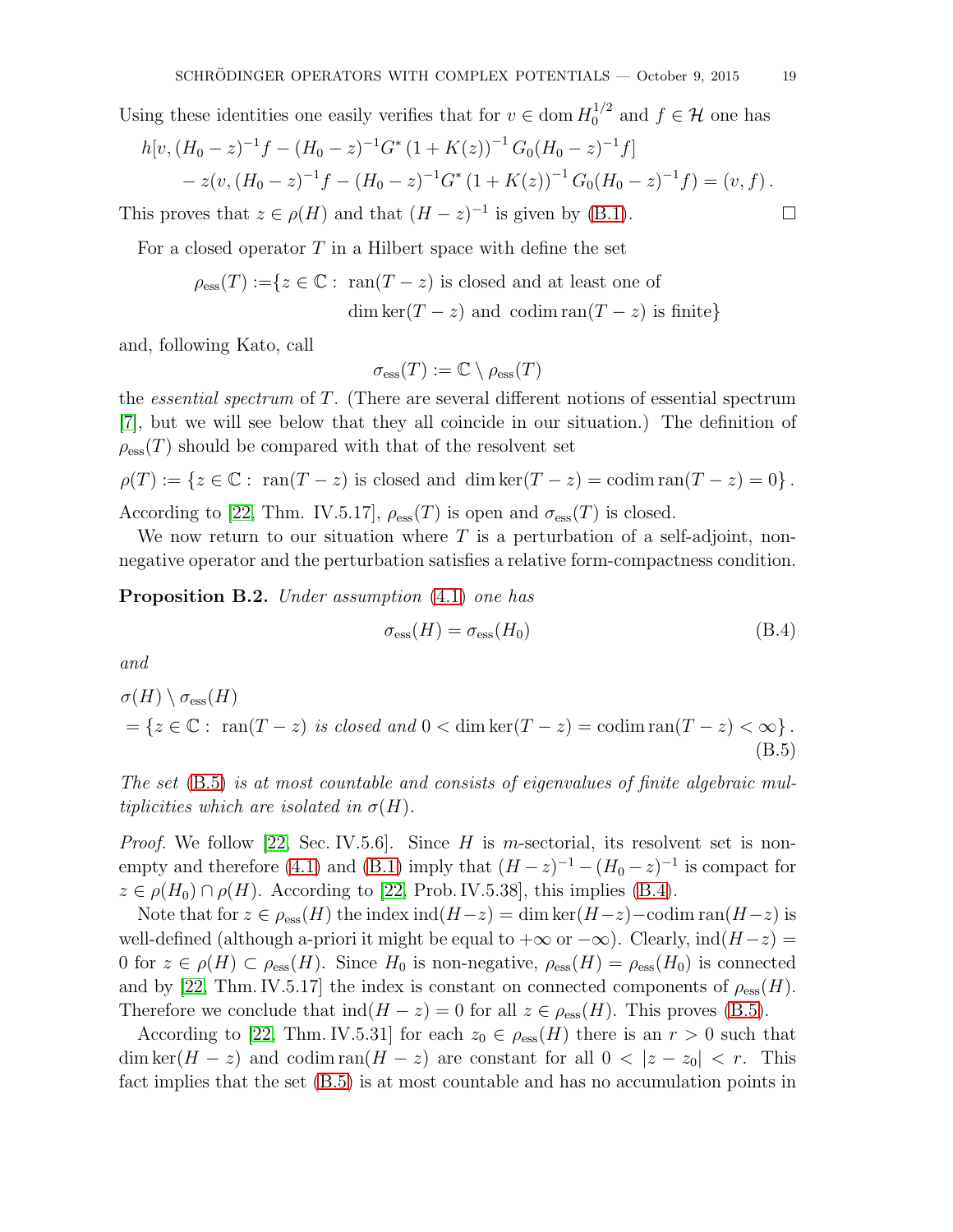$\mathbb{C} \setminus \sigma_{\text{ess}}(H)$ . Finally, the fact that points in [\(B.5\)](#page-18-1) have finite algebraic multiplicities follows from [\[22,](#page-22-7) Thm. IV.5.28] (taking also into account [\[22,](#page-22-7) Thm. IV.5.10]). This completes the proof.  $\Box$ 

Remark. The fact that  $G_0$  and G need not be closable is crucial when our construction is applied to define the Laplacian on a open set  $\Omega \subset \mathbb{R}^d$  with Robin boundary conditions. Let  $\sigma$  be the (complex-valued) function on  $\partial\Omega$  which appears in the Robin boundary condition. Then the corresponding operator can be defined by taking  $H_0$ the Neumann Laplacian in  $\mathcal{H} = L^2(\Omega)$  and by taking  $G_0$  (resp. G) the operator from  $L^2(\Omega)$  to  $\mathcal{G} = L^2(\partial\Omega)$  given by the trace operator followed by multiplication by  $\sqrt{\sigma}$ (resp.  $\sqrt{|\sigma|}$ ). These operators are not closable but, by Sobolev trace theorems, [\(4.1\)](#page-9-0) is satisfied provided  $\partial\Omega$  is sufficiently regular and  $\sigma \in L^p$  for a suitable p. A similar remark applies to Schrödinger operators with potentials supported on hypersurfaces.

## Appendix C. Zeroes of regularized determinants

<span id="page-19-0"></span>*Proof of Lemma [3.2.](#page-6-0)* A proof of the fact that  $\det_n W$  is analytic can be found, for instance, in [\[31\]](#page-22-8).

Clearly, if ker  $W(z_0) \neq \{0\}$ , then  $\det_n W(z_0) = 0$ . Now assume conversely that  $\det_n W(z_0) = 0$  and that  $W(z_*)$  is invertible for some  $z_* \in \Omega$ . Then  $\det_n W(z_0) = 0$ implies that ker  $W(z_0) \neq \{0\}$  and, since  $W(z_0) - 1$  is compact,  $W(z_0)$  is Fredholm. Moreover, since the analytic function  $z \mapsto \det_n W(z)$  does not vanish at  $z = z_*$  and therefore is not identically zero, there is an  $\varepsilon > 0$  such that  $\det_n W(z) \neq 0$  for all  $0 < |z - z_0| < \varepsilon$ . Thus, ker  $W(z) = \{0\}$  for all  $0 < |z - z_0| < \varepsilon$  and, since  $W(z) - 1$  is compact, this implies that  $W(z)$  is invertible for  $0 < |z - z_0| < \varepsilon$ . This means that  $z_0$ is an eigenvalue of finite type of W.

In order to show that the algebraic multiplicity coincides with the order of zero of the determinant we use the factorization  $(3.1)$ . (In the proof of [\[26,](#page-22-4) Thm. 21] it is mentioned that Lemma [3.2](#page-6-0) follows from [\(3.1\)](#page-5-2), but, since this is not completely obvious, we provide some details.) Clearly,  $P_0 + (z - z_0)^{k_1} P_1 + \ldots + (z - z_0)^{k_r} P_r$  differs from the identity by a finite rank operator. Moreover, from the proof of [\[16,](#page-21-11) Thm. XI.8.1 we know that  $G(z)$  differs from the identity by a finite rank operator and that  $E(z)$  differs from  $W(z)$  be a finite rank operator. Therefore, under our assumptions,  $E(z)$  differs from the identity by an operator in  $\mathfrak{S}^n$ . Lemma [C.1](#page-20-0) below shows that there is an analytic function  $f$  in a neighborhood of  $z_0$  such that

$$
\det_n W(z) = \det \left( P_0 + (z-z_0)^{k_1} P_1 + \ldots + (z-z_0)^{k_r} P_r \right) \det_n \left( E(z) G(z) \right) e^{f(z)}.
$$

Since  $E(z)$  and  $G(z)$  are invertible near  $z_0$ , we conclude that the order of zero of  $\det_n W$  at  $z_0$  coincides with the corresponding order of the first factor on the right side. But, by an explicit computation,

$$
\det (P_0 + (z-z_0)^{k_1} P_1 + \ldots + (z-z_0)^{k_r} P_r) = (z-z_0)^{k_1 + \ldots + k_r},
$$

which proves the lemma.  $\square$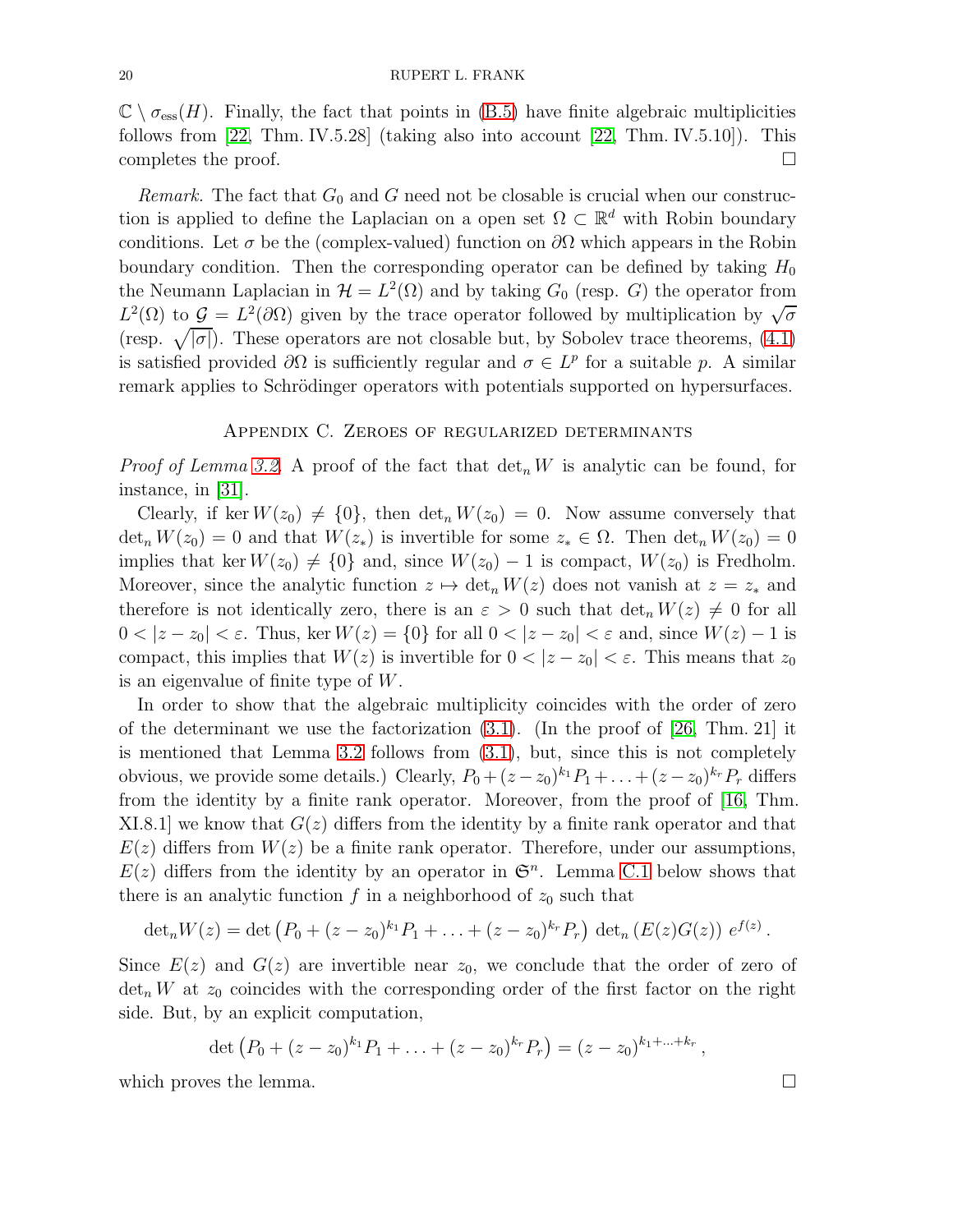The following result was used in the proof of Lemma [3.2.](#page-6-0) Its proof follows closely that of [\[17,](#page-21-15) Lem. 1.5.10].

<span id="page-20-0"></span>**Lemma C.1.** For each  $n \in \mathbb{N}$  there is a non-commutative polynomial  $p_n(\cdot, \cdot, \cdot)$  such that for all  $K, L \in \mathfrak{S}^n$  and finite rank  $F$ ,  $p_n(K, F, L)$  is finite rank and

$$
\det_n ((1 + K)(1 + F)(1 + L)) = \det(1 + F) \det_n ((1 + K)(1 + L)) e^{\text{Tr} p_n(K, F, L)}.
$$

*Proof.* The formula is clearly true for  $n = 1$  with  $P_1 \equiv 0$ , so we may assume that  $n \geq 2$ . Let us first prove the lemma in the case where K and L are finite rank. In this case, we have

$$
\det_n ((1 + K)(1 + F)(1 + L)) = \det ((1 + K)(1 + F)(1 + L))
$$
  
\n
$$
\times \exp \left( \sum_{m=1}^{n-1} \frac{(-1)^m}{m} \text{Tr} \left( K + F + L + KF + KL + FL + KFL \right)^m \right)
$$
  
\n
$$
= \det(1 + F) \det ((1 + K)(1 + L))
$$
  
\n
$$
\times \exp \left( \sum_{m=1}^{n-1} \frac{(-1)^m}{m} \text{Tr} \left( K + F + L + KF + KL + FL + KFL \right)^m \right)
$$
  
\n
$$
= \det(1 + F) \det_n ((1 + K)(1 + L)) \exp \left( \sum_{m=1}^{n-1} \frac{(-1)^m}{m} \text{Tr} \pi_m(K, F, L) \right)
$$

with

$$
\pi_m(K, F, L) := (K + F + L + KF + KL + FL + KFL)^m - (K + L + KL)^m.
$$

This proves the claimed formula with

$$
p_n(K, L, M) := \sum_{m=1}^{n-1} \frac{(-1)^m}{m} \pi_m(K, F, L).
$$

Now we prove the formula in the general case  $K, L \in \mathfrak{S}^n$ . We first observe that  $\pi_m(K, F, L) = (M + \text{finite rank})^m - M^m$  is finite rank (with  $M = K + L + KL$ ), so  $p_n(K, F, L)$  is finite rank as well. Let  $(P_i)$  be a sequence of finite rank projection which converges strongly to the identity and put  $K_j = P_j K P_j$  and  $L_j = P_j L P_j$ . Then

$$
(1 + K_j)(1 + F)(1 + L_j) - 1 \to (1 + K)(1 + F)(1 + L) - 1 \quad \text{in } \mathfrak{S}^n
$$

and therefore

$$
\det_n ((1 + K_j)(1 + F)(1 + L_j)) \to \det_n ((1 + K)(1 + F)(1 + L)) .
$$

Similarly,

$$
\det_n ((1 + K_j)(1 + L_j)) \to \det_n ((1 + K)(1 + L)).
$$

Moreover,  $K_j \to K$ ,  $L_j \to L$  strongly and  $F \in \mathfrak{S}^1$ , so

$$
p_n(K_j, F, L_j) \to p_n(K, F, L) \quad \text{in } \mathfrak{S}^1
$$

and therefore

$$
e^{\text{Tr }p_n(K_j, F, L_j)} \to e^{\text{Tr }p_n(K, F, L)}.
$$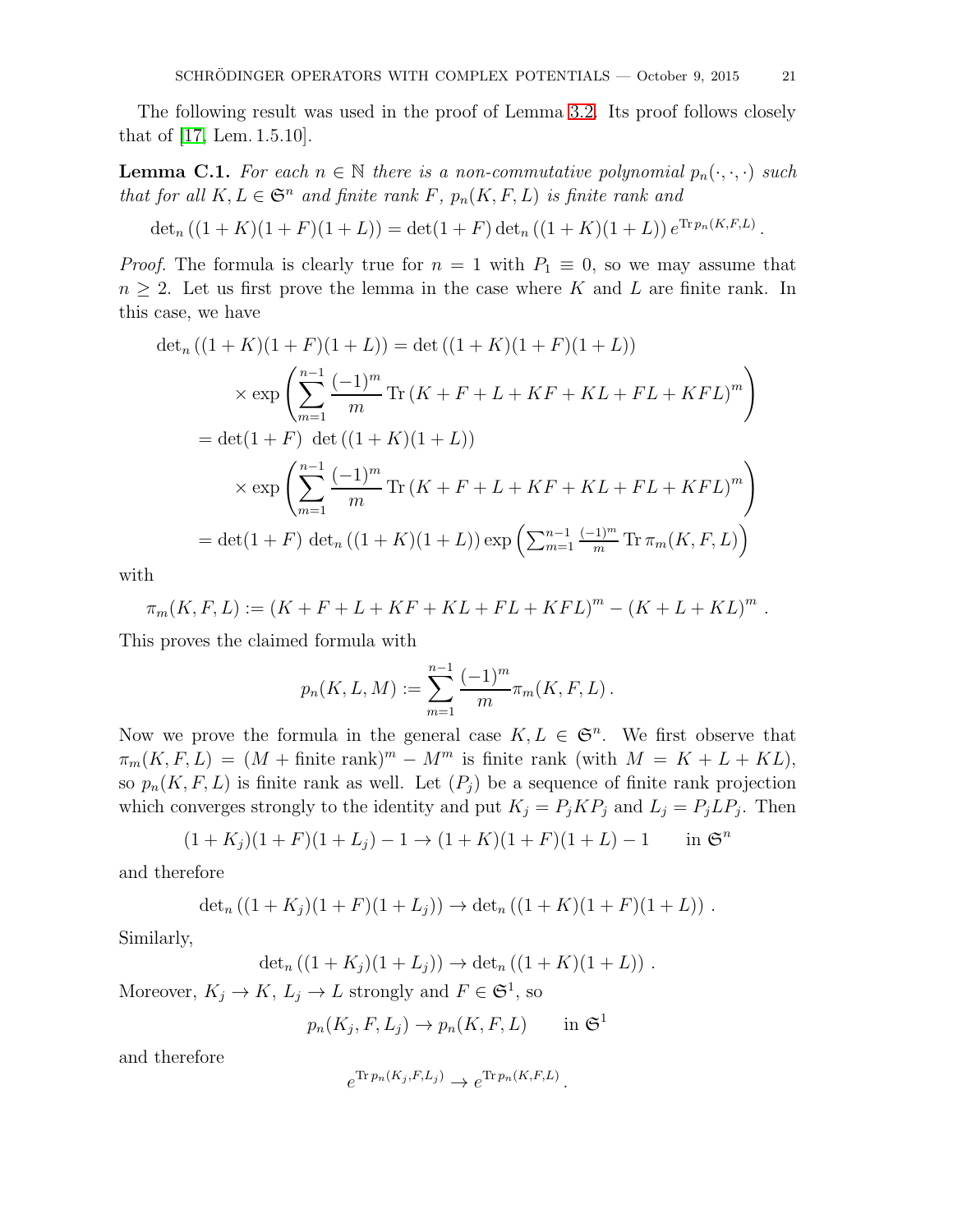From this we conclude that the identity with K and L replaced by  $K_j$  and  $L_j$  implies the corresponding identity for K and L. This completes the proof.  $\square$ 

#### **REFERENCES**

- <span id="page-21-8"></span><span id="page-21-4"></span>[1] A. A. Abramov, A. Aslanyan, E. B. Davies, Bounds on complex eigenvalues and resonances. J. Phys. A 34 (2001), 57–72.
- <span id="page-21-5"></span>[2] A. Borichev, L. Golinskii, S. Kupin, A Blaschke-type condition and its application to complex Jacobi matrices. Bull. London Math. Soc. 41 (2009), 117–123.
- <span id="page-21-7"></span>[3] E. B. Davies, J. Nath, Schrödinger operators with slowly decaying potentials. J. Comput. Appl. Math. 148 (2002), 1–28.
- [4] M. Demuth, G. Katriel, Eigenvalue inequalities in terms of Schatten norm bounds on differences of semigroups, and application to Schrödinger operators. Ann. Henri Poincaré  $9$  (2008), no. 4, 817–834.
- <span id="page-21-12"></span><span id="page-21-10"></span>[5] M. Demuth, M. Hansmann, G. Katriel, On the discrete spectrum of non-selfadjoint operators. J. Funct. Anal. 257 (2009), no. 9, 2742–2759.
- [6] M. Demuth, M. Hansmann, G. Katriel, Eigenvalues of non-selfadjoint operators: A comparison of two approaches, in: Mathematical Physics, Spectral Theory and Stochastic Analysis, Springer, 2013, 107–163.
- <span id="page-21-16"></span><span id="page-21-6"></span>[7] D. E. Edmunds, W. D. Evans, Spectral theory and differential operators. Clarendon Press, Oxford, 1987.
- <span id="page-21-1"></span>[8] A. Enblom, *Estimates for eigenvalues of Schrödinger operators with complex-valued potentials.* Preprint (2015), [arXiv:1503.06337.](http://arxiv.org/abs/1503.06337)
- [9] R. L. Frank, Eigenvalue bounds for Schrödinger operators with complex potentials. Bull. Lond. Math. Soc. **43** (2011), no. 4, 745–750.
- <span id="page-21-0"></span>[10] R. L. Frank, A. Laptev, E. H. Lieb, R. Seiringer, Lieb-Thirring inequalities for Schrödinger operators with complex-valued potentials. Lett. Math. Phys. 77 (2006), 309–316.
- <span id="page-21-2"></span>[11] R. L. Frank, A. Pushnitski, *Trace class conditions for functions of Schrödinger operators*. Comm. Math. Phys. 335 (2015), no. 1, 477–496.
- [12] R. L. Frank, J. Sabin, Restriction theorems for orthonormal functions, Strichartz inequalities and uniform Sobolev estimates. Preprint (2014),<http://arxiv.org/pdf/1404.2817.pdf>
- <span id="page-21-13"></span><span id="page-21-3"></span>[13] R. L. Frank, B. Simon, *Eigenvalue bounds for Schrödinger operators with complex potentials.* III. J. Spectr. Theory, to appear.
- [14] F. Gesztesy, H. Holden, R. Nichols, On factorizations of analytic operator-valued functions and eigenvalue multiplicity questions. Integr. Equ. Oper. Theory 82 (2015), 61–94.
- <span id="page-21-14"></span>[15] F. Gesztesy, Y. Latushkin, M. Mitrea, M. Zinchenko, Nonselfadjoint operators, infinite determinants, and some applications. Russ. J. Math. Phys. 12 (2005), no. 4, 443–471.
- <span id="page-21-15"></span><span id="page-21-11"></span>[16] I. C. Gohberg, S. Goldberg, M. A. Kaashoek, Classes of linear operators. Vol. 1. Birkhäuser Verlag, Basel, 2000.
- [17] M. Hansmann, On the discrete spectrum of linear operators in Hilbert spaces. PhD thesis, TU Clausthal, 2010,<http://d-nb.info/1001898664/34/>
- <span id="page-21-9"></span>[18] M. Hansmann, An eigenvalue estimate and its application to non-self-adjoint Jacobi and Schrödinger operators. Lett. Math. Phys.  $98$  (2011), no. 1, 79–95.
- [19] A. D. Ionescu, D. Jerison, On the absence of positive eigenvalues of Schrödinger operators with rough potentials. Geom. Funct. Anal. 13 (2003), 1029–1081.
- [20] A. D. Ionescu, W. Schlag, Agmon–Kato–Kuroda theorems for a large class of perturbations. Duke Math. J. 131 (2006), 397–440.